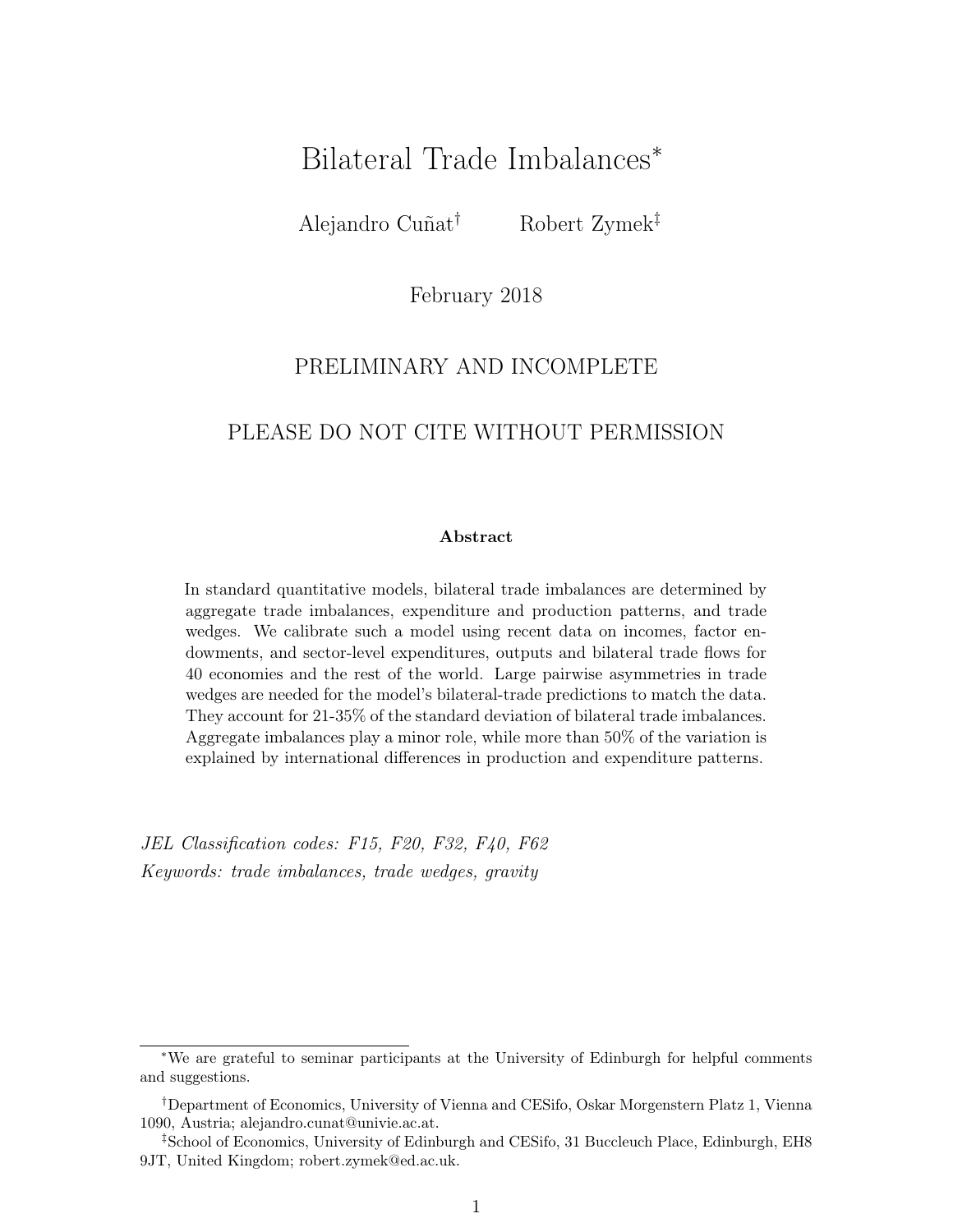# 1 Introduction

It is a well-known fact that the U.S. trade balance has been in deficit every year since 1992. In the five years between 2010 and 2014, that deficit amounted to 2.8% of GDP. What is perhaps less well known is that the overall U.S. deficit masks significant heterogeneity of its trade balance with individual partner countries. The vertical bars in Figure 1 represent the U.S. trade balance (as a percentage of U.S. GDP) vis-à-vis 39 other economies and the rest of the world (RoW) over the period 2010-2014.<sup>1</sup> There is significant variation in U.S. bilateral balances around their average value, represented by the thick horizontal line.<sup>2</sup> The U.S. runs large bilateral deficits with China, and its NAFTA partners Mexico and Canada − but it also runs small trade surpluses with a number of other economies, including Ireland, the Netherlands and France.

### [Insert Figure 1 here]

Such dispersion in a country's bilateral balances with its trade partners is not peculiar to the U.S. case. Each light-blue dot in Figure 2 represents the trade balance of the horizontal-axis country with one of its trade partners (as a percentage of the horizontal-axis country's GDP). The large black dot represents the horizontal-axis country's average bilateral balance. As the figure shows, the differences between the bilateral balances of individual countries with their partners are significantly larger than the differences in average bilateral balances across countries. Yet so far there exists no formal study which attempts to account for the large observed variation in trade balances across country pairs − despite the fact that specific examples of major imbalances between trade partners are a recurrent trigger of political controversies.<sup>3</sup>

#### [Insert Figure 2 here]

The present paper seeks to fill this gap in the literature. We combine a standard quantitative trade model with sectoral-level data on production, spending and trade for 40 countries and the rest of the world from the World Input Output Database (WIOD). We take countries' overall trade balances as given and calibrate the model's parameters to match observed expenditure and production patterns, and sector-level bilateral trade flows. Through a sequence of counterfactuals, we illustrate that the

<sup>&</sup>lt;sup>1</sup>The figure is based on data from the 2016 release of the World Input-Output Database (WIOD). Section 3 discusses our data sources in detail.

<sup>2</sup>Since the data represented in Figure 1 covers the total value of all U.S. exports and imports divided across 40 countries/regions, the average bilateral trade balance equals the overall U.S. trade balance divided by 40.

<sup>&</sup>lt;sup>3</sup>In the last three decades, the U.S. trade deficit vis-à-vis Japan (Janow, 1994), China (Feenstra et al., 1998; Hughes, 2005) and, most recently, Germany (Swanson, 2017; Krugman, 2017) has been in the spotlight as a possible symptom of unfair trade practices on the part of these countries against American producers.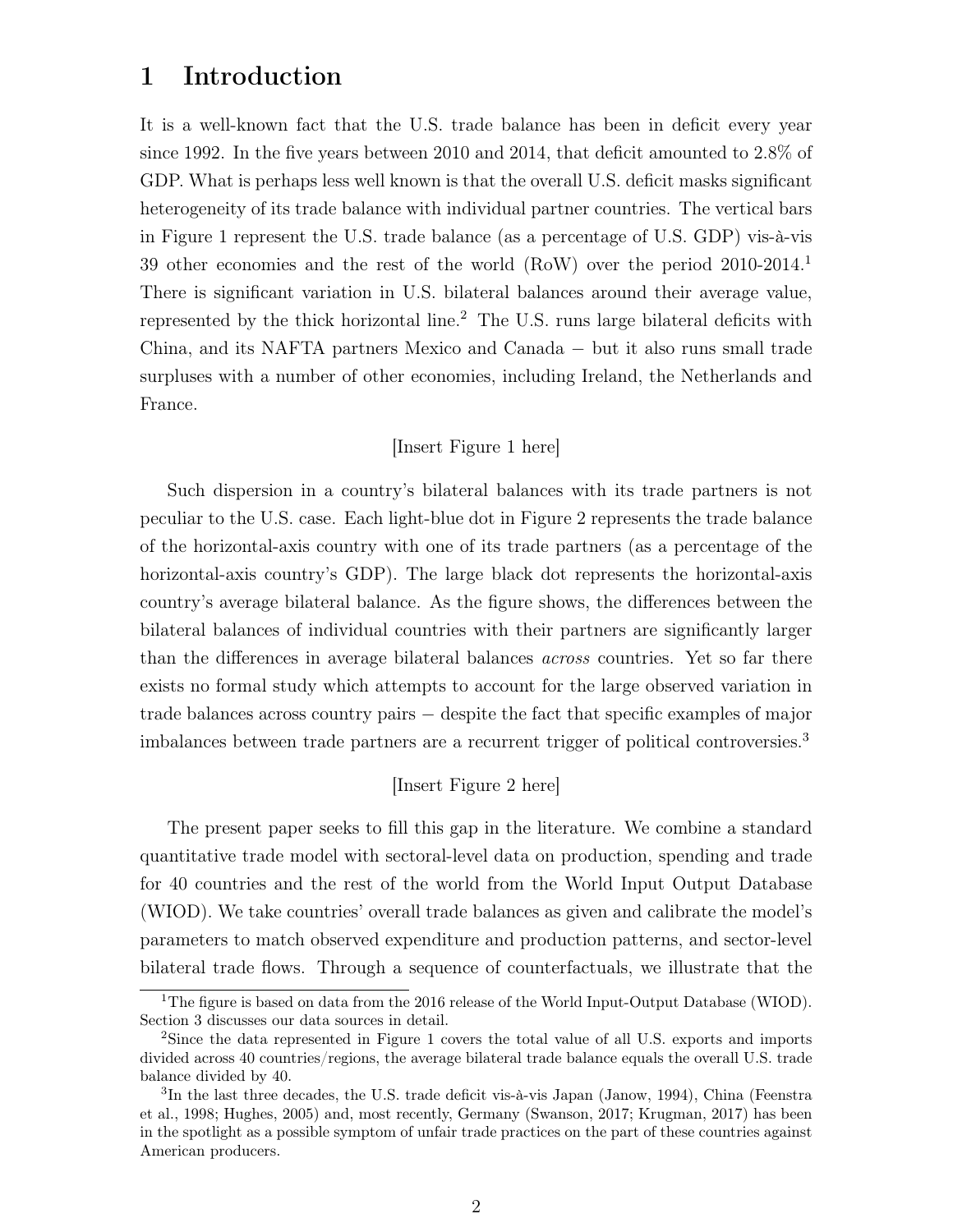calibrated model can account for most of the variation in bilateral trade balances as a result of observed differences in country's aggregate trade balances, spending patterns and industrial structure. Nevertheless, the origins of a significant portion of the variation in bilateral balances remain unexplained − and our model attributes them to pairwise asymmetric impediments to trade.

There are three possible reasons why trade balances may vary across country pairs. First, differences in aggregate trade balances may give rise to pairwise differences in bilateral balances: by definition, overall-deficit countries (such as the U.S.) will have a deficit with their average trade partner; overall-surplus countries (such as China) will have a surplus. Everything else constant, we would thus expect a deficitsurplus pair to have a larger trade imbalance than two surplus or two deficit countries. Second, differences in sectoral expenditure and production patterns may give rise to bilateral imbalances: if a large portion of Dutch expenditure is dedicated to goods produced by the U.S., a large portion of German expenditure to goods produced by the Netherlands, and a large portion of U.S. expenditure to goods produced by Germany, the resulting "triangular trade" may give rise to bilateral imbalances even in the absence of overall trade surpluses and deficits. Third and finally, systematically asymmetric obstacles to trade between two countries may penalise bilateral trade flows in one direction more than in the other.

Our calibrated model allows us to capture all three explanations for bilateral trade imbalances. We allow for aggregate trade imbalances which perfectly match countries' aggregate surpluses and deficits as observed in the data. We then use the model's preference and technology parameters to explain as much of countries' sector-level patterns of spending, production and trade as possible. The remaining gap between the model and the data is ascribed to the presence of broadly defined trade "wedges" at the country-pair-sector level. These wedges may represents technological and policy barriers to trade, as well as preference differences across countries which could reduce the gains from trade in some sectors. Our calibration treats them as a "residual," explaining the portion of the value of a country's import from its trade partner which cannot otherwise be accounted for. In order to match all flows of goods and services perfectly, we need to allow for these wedges to be potentially asymmetric: in a given sector, the import trade friction faced by one country from another may differ from the friction faced by the second from the first.

In a standard quantitative trade model, these three features of the data span all possible explanations for (differences in) bilateral trade imbalances: if there were no aggregate trade surpluses and deficits, if all countries' production and expenditure patters were the same, and if trade wedges were symmetric within country pairs, all bilateral balances would be identically equal to zero. By means of counterfactuals, our calibrated model allows us to assess the relative importance of the three. We find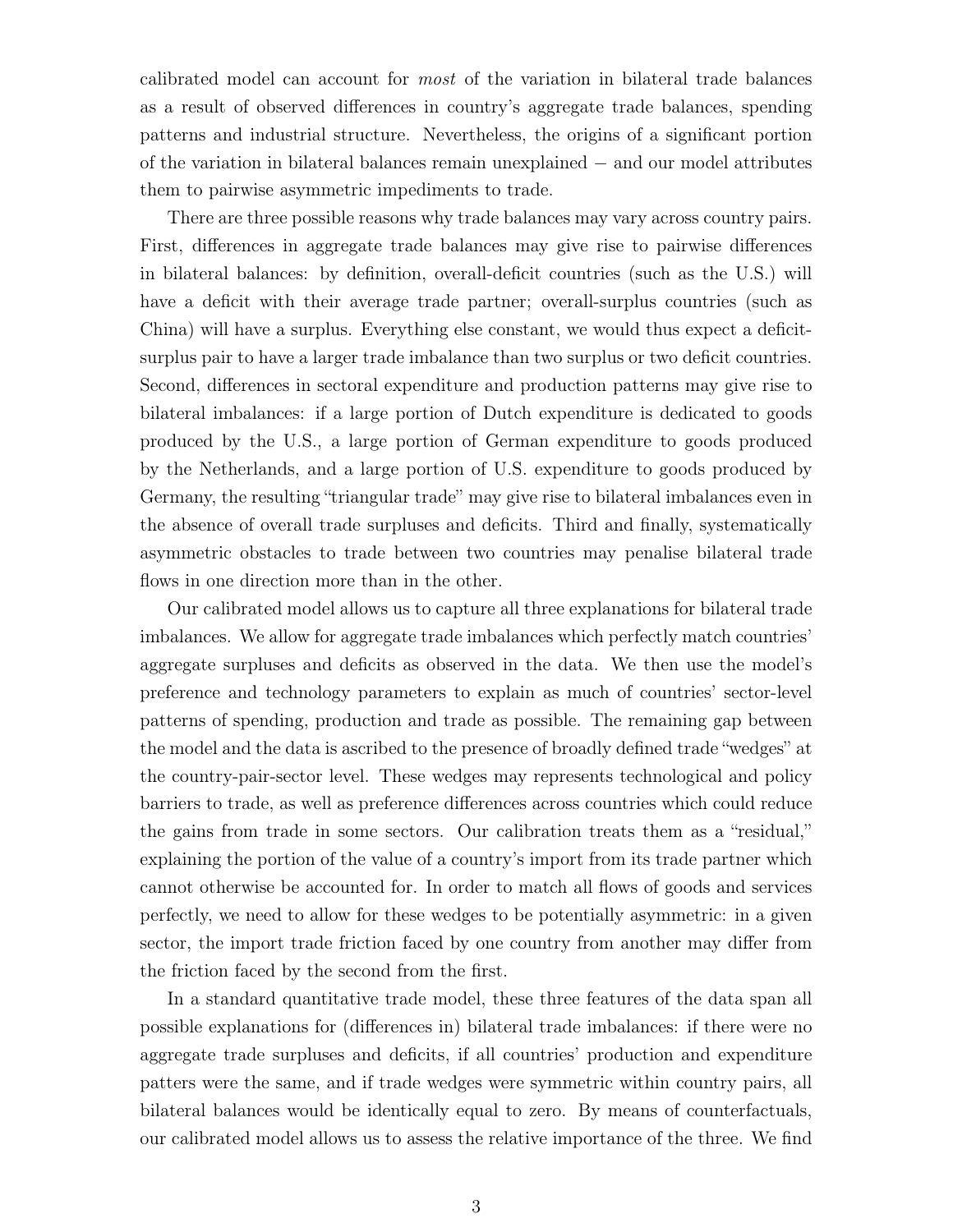that international differences in production and spending patterns account for just over half of the observed variation in bilateral trade imbalances, while aggregate trade surpluses and deficits account for only a small portion (10-24%). The second-largest share of the variation in bilateral balances (21-35%) must be attributed to asymmetric trade wedges. These asymmetries appear to grow with the distance between country pairs, and are significantly smaller between EU member countries, suggesting that they may − in part − capture technological and policy-related impediments to trade.

Interpreting our trade wedges as barriers to trade arising from transport costs and trade policies, we analyse the impact on countries' welfare of a counterfactual move to symmetric trade barriers. The resulting welfare changes are sizeable, even for larger economies such as Germany and the U.K. However, the direction of the welfare changes militates against the popular narrative whereby bilateral deficits reflect "a bad deal" for the deficit country: countries whose inward trade costs are systematically lower than their outward trade costs are made worse off by a move to symmetric frictions. For example, our counterfactual shows that symmetric trade barriers would significantly reduce most large U.S. bilateral deficits – while also reducing U.S. consumption possibilities by raising the prices of imported goods.

Bilateral trade imbalances have received surprisingly little attention in academic research. Two notable exceptions are Feenstra et al. (1998), and Davis and Weinstein (2002). Feenstra et al. (1998) focus exclusively on the case of the U.S. trade deficit with China, whereas Davis and Weinstein (2002) analyse bilateral imbalances for a large sample of countries. Their work is most closely related with ours. The authors provide rough calculations of "theory-predicted" bilateral imbalances, relying on the gravity model of trade, and contrast them with the actual imbalances observed in the data. As we show in Section 2 below, their calculations are not inconsistent with the theoretical framework we employ  $-$  in which the values of sector-level trade flows between countries also obey a gravity equation −, but they are incomplete since their gravity equation is not derived from a fully microfounded quantitative model.<sup>4</sup> Moreover, Davis and Weinstein focus exclusively on trade in goods, while use of WIOD data allows us to cover the total value of countries' imports and exports of both goods and services.

Our work belongs to a large and growing strand of research, reaching back to Eaton and Kortum (2002), which uses calibrated quantitative models of international trade to analyse the relationship between countries' sector-level productivities, bilateral trade costs and real incomes. Several papers in this literature − including Dekle et al. (2007, 2008), Eaton et al. (2016a), and Cuñat and Zymek (2017) − explore

<sup>4</sup>Anderson (1979), and Anderson and van Wincoop (2003) were the first to show that modelconsistent gravity equations feature so-called "multilateral resistance terms" − reflecting differences in price levels faced by different countries −, and that their omission may significantly alter the findings derived from applying the gravity equation to empirical data.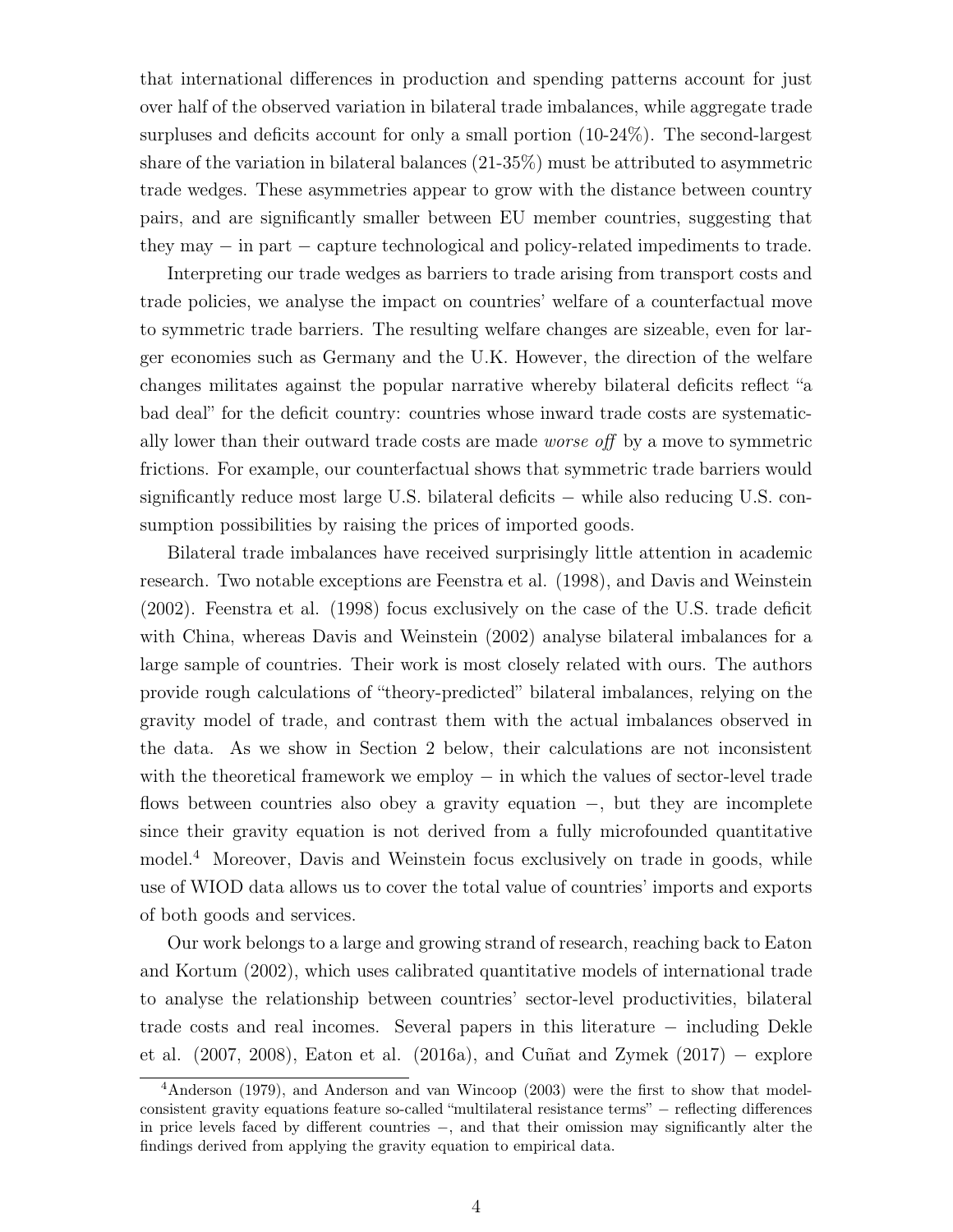the impact of (changes in) aggregate trade imbalances on countries' incomes. Some analyse the impact of (changes in) trade costs on *aggregate* trade imbalances  $-$  see Reyes-Heroles (2015) and Eaton et al. (2016b). Yet to the best of our knowledge, none explore the determinants of bilateral trade imbalances.

Waugh (2010), in a study from this literature which abstracts from trade imbalances all together, shows that asymmetric trade barriers between rich and poor countries can help better reconcile quantitative trade models with countries' observed aggregate import shares. He shows that removing them would potentially reduce international income differences significantly. Our findings are complementary to Waugh's (2010), insofar as they show that asymmetric trade costs are also an important explanation for countries' observed bilateral trade imbalances. Moreover, we find that such asymmetries may not only shape aggregate trade between rich and poor countries, but also sector-level trade patterns between developed economies.

The remainder of the paper is structured as follows. Section 2 presents the theoretical model that serves as the basis for our analysis. Section 3 describes our data sources and calibration strategy. Section 4 motivates and carries out our counterfactual experiments. Section 5 offers a brief summary and concluding remarks.

# 2 Model

### 2.1 Preferences, Technologies and Market Structure

There are many countries, denoted by  $n = 1, ..., N$ , and many industries, denoted by  $i = 1, ..., I$ . The representative consumer in n maximises non-traded aggregate final consumption

$$
C_n = \prod_{i=1}^{I} \left( \frac{C_{in}}{\beta_{in}} \right)^{\beta_{in}},
$$
\n(1)

where  $\beta_{in} \in (0,1)$ ,  $\sum_{i} \beta_{in} = 1$ .  $C_{in}$  denotes consumption of a non-traded industryspecific consumption good made of country-industry-specific goods:

$$
C_{in} = \left(\sum_{n'=1}^{N} \omega_{in'n}^{\frac{1}{\sigma_i}} c_{in'n}^{\frac{\sigma_i-1}{\sigma_i}}\right)^{\frac{\sigma_i}{\sigma_i-1}},
$$
\n(2)

where  $\sigma_i \geq 1$ ,  $\omega_{in'n} \geq 0$ ;  $c_{in'n}$  represents consumption in industry i by n of good produced by  $n'$ .

Countries receive income from their endowments of two production factors − physical capital,  $K_n$ , and labour,  $L_n$  – as well as from possible net transfers from abroad,  $T_n = -NX_n$ , where  $NX_n$  denotes country n's net exports. Hence, the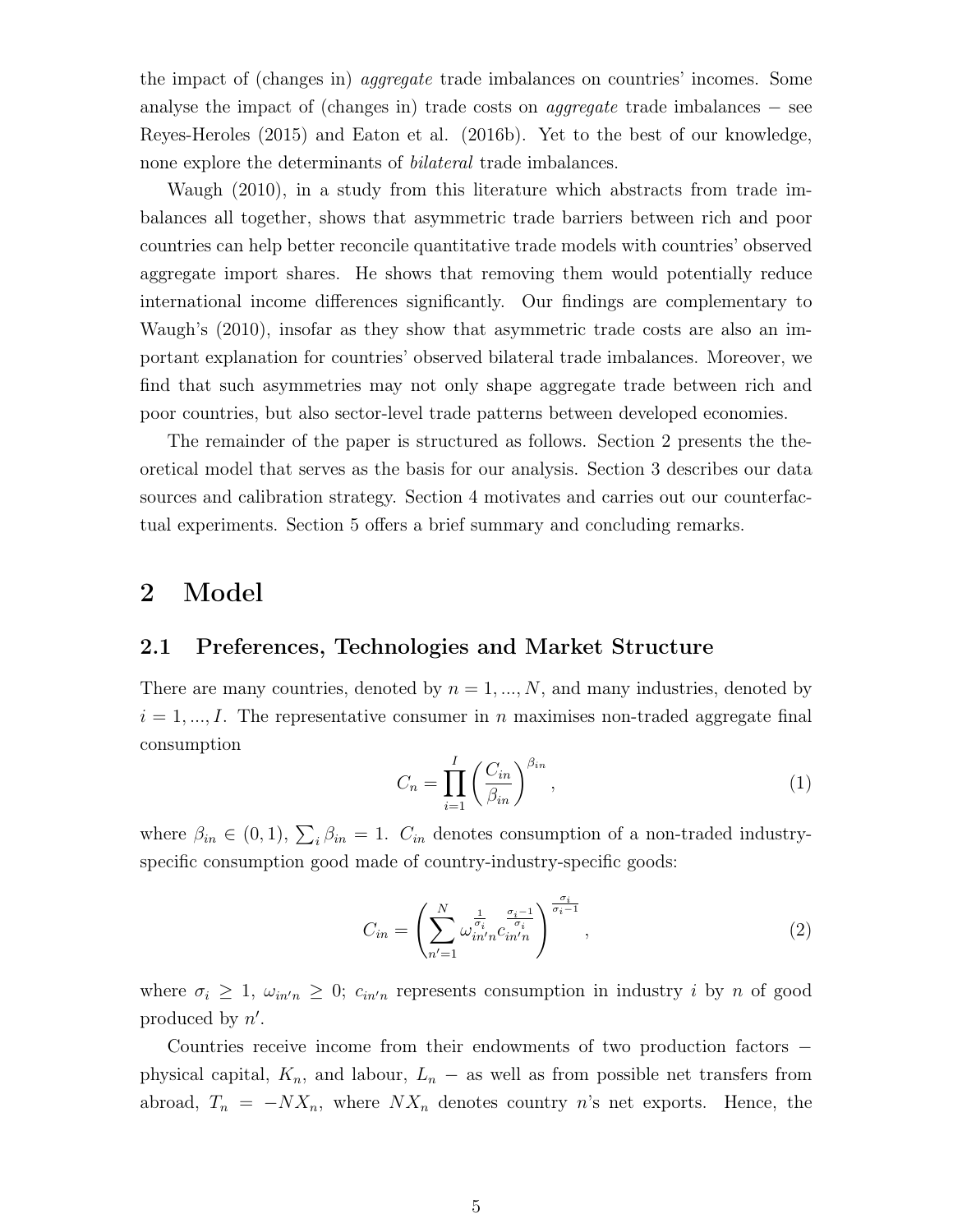representative agent in  $n$  maximises (1) subject to

$$
\sum_{i=1}^{I} \sum_{n'=1}^{N} p_{in'n} c_{in'n} \le r_n K_n + w_n L_n + T_n,
$$
\n(3)

where  $p_{in'n}$  is the price of the country-n', industry-i good in n,  $r_n$  and  $w_n$  respectively denote the returns to capital and labor, and  $\sum_n T_n = 0.5$ 

Industry  $i$  in country  $n$  uses production technology

$$
Q_{in} = Z_{in} \left( \frac{K_{in}^{\alpha_n} H_{in}^{1-\alpha_n}}{\mu_{in}} \right)^{\mu_{in}} \left[ \frac{1}{1-\mu_{in}} \prod_{i'=1}^{I} \left( \frac{X_{i'in}}{\beta_{i'n}} \right)^{\beta_{i'n}} \right]^{1-\mu_{in}},
$$
(4)

where  $\alpha_n, \mu_{in} \in (0,1)$ .  $K_{in}$  and  $H_{in} \equiv h_n L_{in}$  respectively represent the capital and the labour in efficiency units used to produce the country-n, industry-i good;  $h_n$  captures labour productivity in country n; shifter  $Z_{in}$  describes the efficiency of production in industry-*i*, country-*n*; and

$$
X_{i'in} \equiv \left(\sum_{n'=1}^{N} \omega_{i'n'n}^{\frac{1}{\sigma_{i'}}} x_{i'in'n}^{\frac{\sigma_{i'}-1}{\sigma_{i'}}}\right)^{\frac{\sigma_{i'}}{\sigma_{i'}-1}}
$$
(5)

is a non-traded aggregator of intermediate inputs, where  $x_{i'in'n}$  is the use by industry i in country n of the industry-i' good produced by country  $n'$ .

Goods and factor markets are perfectly competitive. International trade is subject to iceberg transport costs:  $d_{in'n} \geq 1$  units of the country-n', industry-i good must be shipped for one unit to arrive in country  $n$ . Production factors can move freely between activities within countries, but cannot move across borders.

### 2.2 Equilibrium

We define country- $n$  factor costs as

$$
f_n \equiv \frac{1}{h_n^{1-\alpha_n}} \left(\frac{r_n}{\alpha_n}\right)^{\alpha_n} \left(\frac{w_n}{1-\alpha_n}\right)^{1-\alpha_n}.
$$
 (6)

The price for country  $n$  of a unit of industry-i, country- $n'$  good is then

$$
p_{in'n} = d_{in'n} p_{in'} \equiv \frac{d_{in'n}}{Z_{in'}} f_{n'}^{\mu_{in'}} \left( \prod_{i=1}^{I} P_{in'}^{\beta_{in'}} \right)^{1-\mu_{in'}} , \qquad (7)
$$

<sup>&</sup>lt;sup>5</sup>Following Dornbusch et al. (1977), we use exogenous income transfers to allow for trade imbalances in a static model.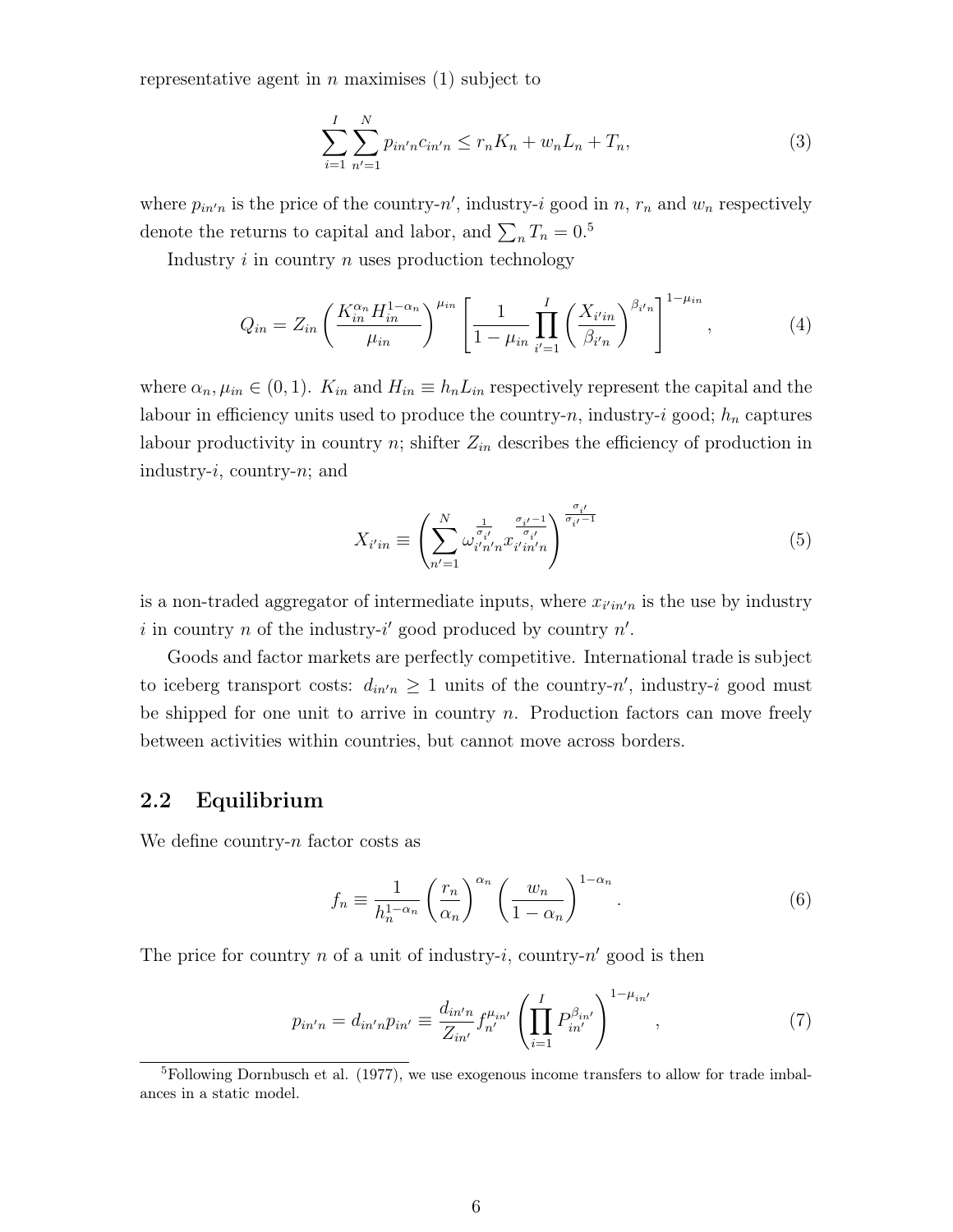where

$$
P_{in} \equiv \left(\sum_{n'=1}^{N} \omega_{in'n} p_{in'n}^{-\theta_i}\right)^{-\frac{1}{\theta_i}},\tag{8}
$$

and  $\theta_i \equiv \sigma_i - 1$  is the trade elasticity. We also define

$$
P_n \equiv \prod_{i=1}^{I} P_{in}^{\beta_{in}}.
$$
\n(9)

Applying Shephard's Lemma, the value of industry-i exports from  $n'$  to n is

$$
M_{in'n} = \frac{(\tau_{in'n} p_{in'})^{-\theta_i}}{\sum_{n'=1}^{N} (\tau_{in'n} p_{in'})^{-\theta_i}} \beta_{in} \left[ P_n C_n + \sum_{i=1}^{I} (1 - \mu_{in}) p_{in} Q_{in} \right],
$$
 (10)

where  $\tau_{in'n} \equiv \omega_{in'n}^{-1/\theta_i}$  $\frac{(-1)^{i}a_{i}}{i\pi}d_{in'n}$ . We will refer to  $\tau_{in'n}$  as the sector-i "trade wedge" which applies to imports of country  $n$  from  $n'$ . As the model illustrates, we should not think of this wedge as representing trade costs only:  $\tau_{in'n}$  encompasses a "preference component",  $\omega_{in'n}$ , as well as a "trade-cost component",  $d_{in'n}$ . Our calibration below will not allow us to identify these components separately. Instead, we will obtain only the overall value of the wedge, equalling the ad-valorem tax equivalent of all factors which may impede sectoral trade between country pairs.

From (10) and (3), we can obtain market-clearing conditions

$$
r_n K_n + w_n L_n = f_n K_n^{\alpha_n} H_n^{1-\alpha_n} =
$$

$$
= \sum_{i=1}^{I} \mu_{in} \sum_{n'=1}^{N} v_{inn'} \beta_{in'} \left[ f_{n'} K_{n'}^{\alpha} H_{n'}^{1-\alpha} + T_{n'} + \sum_{i=1}^{I} (1 - \mu_{in'}) p_{in'} Q_{in'} \right], \qquad (11)
$$

$$
p_{in}Q_{in} = \sum_{n'=1}^{N} v_{inn'}\beta_{in'} \left[ f_{n'}K_{n'}^{\alpha_{n'}} H_{n'}^{1-\alpha_{n'}} + T_{n'} + \sum_{i=1}^{I} \left(1 - \mu_{in'}\right) p_{in'} Q_{in'} \right],
$$
 (12)

where  $v_{inn'} \equiv (\tau_{inn'}p_{in})^{-\theta_i} / \sum_{n''=1}^{N} (\tau_{in''n'}p_{in''})^{-\theta_i}$ . Equations (7) and (8) yield

$$
p_{in} = \frac{1}{Z_{in}} f_n^{\mu_{in}} \left\{ \prod_{i=1}^I \left[ \sum_{n'=1}^N \left( \tau_{in'n} p_{in'} \right)^{-\theta_i} \right]^{-\frac{\beta_{in}}{\theta_i}} \right\}^{1-\mu_{in}}.
$$
 (13)

For given model parameters, there is a unique (up to a normalisation) vector of equilibrium factor costs,  $\{f_n\}_n$ , which satisfies equations (11), (12) and (13).

Finally, we can express the real GDP of country  $n$  as

$$
Y_n \equiv \frac{f_n K_n^{\alpha_n} H_n^{1-\alpha_n}}{P_n} \equiv A_n K_n^{\alpha_n} H_n^{1-\alpha_n}.
$$
\n(14)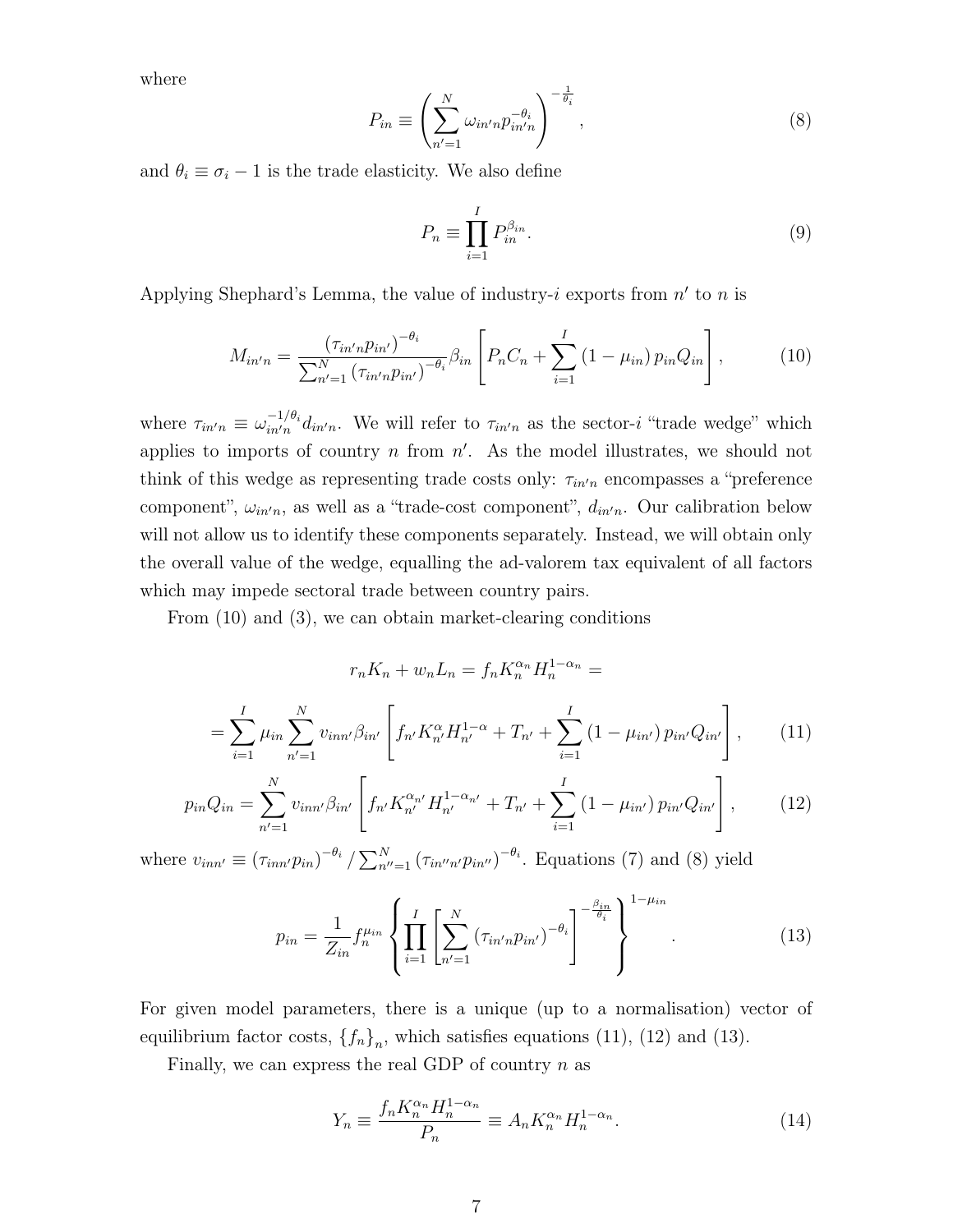$A_n \equiv f_n/P_n$  is the "measured TFP" of country n. In open economies,  $A_n$  depends on the factor cost of country n relative to its consumer price level  $-$  and thus, indirectly, on the factor endowments, technologies and preferences of all countries, modulated by trade wedges and trade elasticities.<sup>6</sup>

### 2.3 A "Gravity" Analysis of Bilateral Trade Imbalances

#### 2.3.1 Gravity Representation of Bilateral Trade Imbalances

In order to motivate our quantitative exercise, it is convenient to re-write the expression for bilateral trade flows in equation (10) in "gravity form":

$$
M_{in'n} = \left(\frac{\tau_{in'n}}{O_{in'}P_{in}}\right)^{-\theta_i} \frac{q_{in'}\beta_{in}}{\beta_i} \frac{p_{n'}Q_{n'}(p_nQ_n + T_n)}{\sum_n p_n Q_n},\tag{15}
$$

where  $p_n Q_n \equiv \sum_i p_{in} Q_{in}; \beta_i \equiv \frac{\sum_n p_{in} Q_{in}}{\sum_n p_n Q_n}$  $\frac{p_{in}Q_{in}}{n\,p_nQ_n};\, q_{in'}\equiv\frac{p_{in'}Q_{in'}}{p_nQ_n}$  $\frac{e^{in'\mathbf{Q}_{in'}}}{p_nQ_n};$  and

$$
O_{in'} \equiv \left[ \sum_{n} \left( \frac{\tau_{in'n}}{P_{in}} \right)^{-\theta_i} \frac{\beta_{in}}{\beta_i} \frac{(p_n Q_n + T_n)}{\sum_{n} p_n Q_n} \right]^{-\frac{1}{\theta_i}} \tag{16}
$$

is the outward "multilateral resistance term" of country  $n'.^7$  Thus, the bilateral trade balance between countries  $n$  and  $n'$  can be written as

$$
M_{n'n} - M_{nn'} = \frac{p_{n'}Q_{n'}(p_nQ_n + T_n)}{\sum_n p_n Q_n} \sum_{i=1}^I \left(\frac{\tau_{in'n}}{O_{in'}P_{in}}\right)^{-\theta_i} \frac{q_{in'}\beta_{in}}{\beta_i} +
$$

$$
-\frac{p_nQ_n(p_{n'}Q_{n'} + T_{n'})}{\sum_n p_n Q_n} \sum_{i=1}^I \left(\frac{\tau_{inn'}}{O_{in}P_{in'}}\right)^{-\theta_i} \frac{q_{in}\beta_{in'}}{\beta_i},\tag{17}
$$

where  $M_{n'n} \equiv \sum_i M_{in'n}$ .<sup>8</sup>

#### 2.3.2 The Role of Aggregate Trade Imbalances

Suppose we are in a world in which all countries' trade is balanced in the aggregate:  $T_n = 0$  for all n. In this case, the variation in bilateral trade imbalances is driven exclusively by trade wedges and the cross-country differences in technologies and preferences that contribute, along with trade wedges, to differences in  $q_{in}$  and  $\beta_{in}$ .

 ${}^{6}$ See Feenstra et al. (2009, 2015), and Cuñat and Zymek (2017).

<sup>&</sup>lt;sup>7</sup>See Anderson and van Wincoop (2003).  $P_{in}$  is the inward "multilateral resistance term" of country n.

 $8E$ quation (17) corresponds to equation (6) in Davis and Weinstein (2002) – up to the terms in round brackets containing the sectoral trade wedges and multilateral resistance terms. In taking this equation to the data, Davis and Weinstein (2002) control for trade barriers by means of standard "gravity" proxies for trade costs, but they omit theory-consistent multilateral resistances.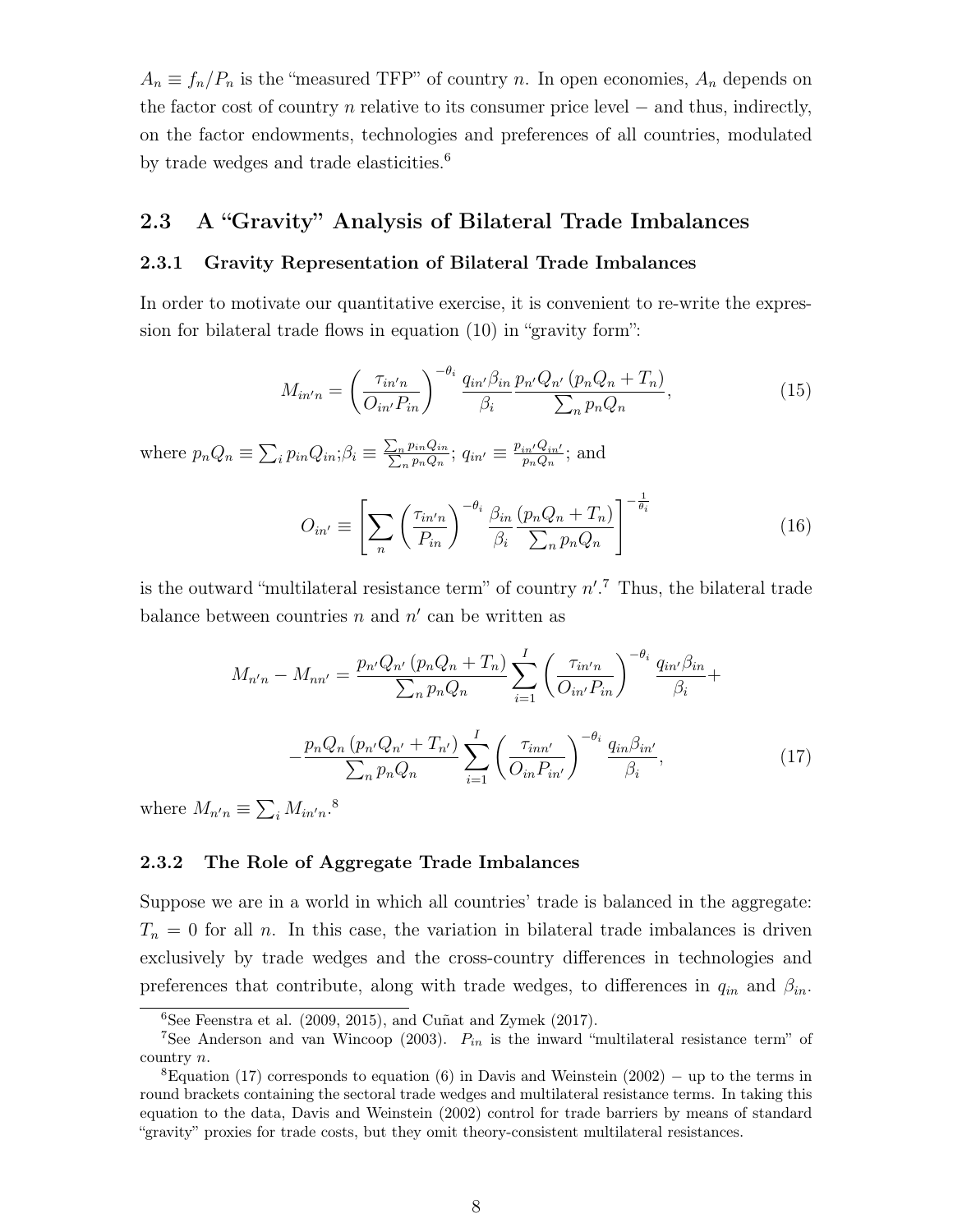In comparison with equation (17), the expression for bilateral trade imbalances is reduced to

$$
M_{n'n} - M_{nn'} = \frac{p_{n'}Q_{n'}p_nQ_n}{\sum_n p_nQ_n} \left[ \sum_{i=1}^I \left( \frac{\tau_{in'n}}{O_{in'}P_{in}} \right)^{-\theta_i} \frac{q_{in'}\beta_{in}}{\beta_i} + \right.
$$

$$
- \sum_{i=1}^I \left( \frac{\tau_{inn'}}{O_{in}P_{in'}} \right)^{-\theta_i} \frac{q_{in}\beta_{in'}}{\beta_i}, \tag{18}
$$

and displays one fewer source of variation.<sup>9</sup>

#### 2.3.3 The Role of Asymmetric Trade Wedges

Suppose now all aggregate trade is balanced as in 2.3.2, but also all trade wedges are symmetric within each country pair:  $\tau_{in'n} = \tau_{inn'}$  for all  $i, n, n'$ . In comparison with equation (18), we again have one fewer source of variation:

$$
M_{n'n} - M_{nn'} = \frac{p_{n'}Q_{n'}p_nQ_n}{\sum_n p_nQ_n} \sum_{i=1}^I \frac{\tau_{in'n}^{-\theta_i}}{\beta_i} \left[ \frac{q_{in'}\beta_{in}}{(O_{in'}P_{in})^{-\theta_i}} - \frac{q_{in}\beta_{in'}}{(O_{in}P_{in'})^{-\theta_i}} \right].
$$
 (19)

The variation in bilateral trade imbalances is driven now by cross-country differences in industrial production and expenditure patterns ("triangular trade"). These are determined by cross-country differences in technologies and preferences, weighted by the symmetric sectoral trade wedges.

#### 2.3.4 The Role of Triangular Trade

Finally, suppose aggregate trade is balanced and trade wedges are pairwise symmetric as in 2.3.3 and, in addition, parameters are such that  $\beta_{in} = \beta_i$  and  $q_{in} = q_i$  for all  $i, n, n'$ . There now remain no sources of variation for bilateral trade imbalances:  $O_{in} = P_{in}$  for all i, n and thus

$$
M_{n'n} - M_{nn'} = 0.
$$
\n(20)

## 3 Data and Calibration

### 3.1 Data

Our analysis relies on data from two sources: the Penn World Tables (PWT; Feenstra et al., 2015), and the World Input Output Database (WIOD; Timmer et al., 2015).

<sup>9</sup>Equation (18) highlights the influence of market size on bilateral trade imbalances, reflected in the product of the gross-output levels of countries n and n'. Correcting  $M_{n'n} - M_{nn'}$  by a measure of only the market size of country  $n(\text{such as }p_nQ_n \text{ or } P_nY_n)$  makes the resulting ratio directly depend on the relative size of the partner market.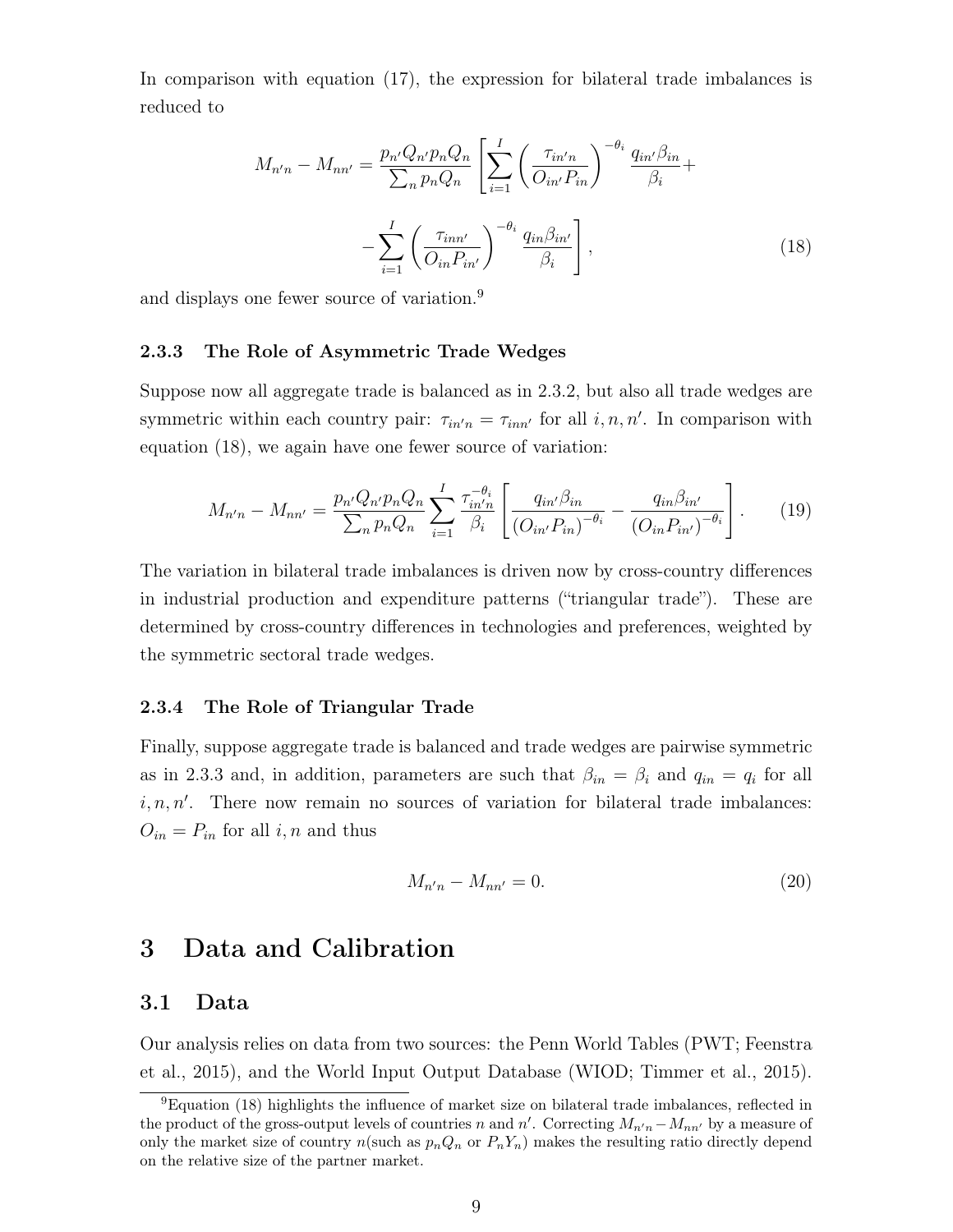For all data taken from these sources, we calculate the simple average of the values from the 5 most recent years available, 2010-2014. We do this so as to average out short-run fluctuations in the values of trade balances, incomes and expenditure shares.

Data on countries' real incomes and factor endowments,  ${Y_n, K_n, H_n}_n$ , as well as information on their labour shares,  $\{1 - \alpha_n\}_n$ , is taken directly from PWT 9.0. The dollar value of country-n spending on country-n' output in sector i,  $\{M_{in'n}\}_{i,n',n}$ , the share of total country-n spending on sector-i,  $\{\beta_{in}\}_{i,n}$ , as well as the share of country-n spending on intermediates in sector i,  $\{\mu_{in}\}_{i,n}$ , can be calculated from the values of intermediate and final spending at the country-pair, sector-pair level in the 2016 release of WIOD. WIOD also provides us with consistent values of countries' aggregate trade deficits,  ${T_n}_n$ .

The 2016 release of WIOD consists of annual global input-output tables covering 43 countries (and the "Rest of the World") and 56 sectors. Out of the 43 countries, three have populations of less than 1 million (Cyprus, Luxembourg and Malta), and we merge these with the "Rest of the World" totals to focus on larger and more diversified economies. Out of the 56 sectors, 33 covers services at the 2-digit level of ISIC (Rev. 4). Since a number of these are characterised by little cross-border trade, we aggregate them into 14 broader service-sector categories at the 1-digit level of ISIC (Rev. 4). Our final data set thus covers 40 countries (and the "Rest of the World") and 37 sectors. Tables A1 and A2 in the Appendix give an overview of our aggregation of regions and sectors relative to the original WIOD data.

#### [Insert Table 1 here]

Our sample contains  $(41 \times 40/2 =) 820$  distinct bilateral trade balances. Table 1 presents summary statistics for these, expressed as a percentage of country-pair GDP. As would be expected, the median value is (approximately) equal to zero. However, there is significant variation in bilateral balances, with more than 20% of observations larger than .12% of country-pair GDP in absolute value.

### 3.2 Calibration Procedure

The key preference and technology parameters  $-$  apart from the trade elasticity  $-$ ,  $\{\alpha_n, \beta_{ni}, \mu_{in}\}_{i,n}$ , and the given factor endowments and trade balances,  $\{K_n, H_n, T_n\}_n$ , can be calibrated in a straightforward manner based on the data described in the previous subsection, as shown in Table 2. For the time being, we set the trade elasticity,  $\{\theta_i\}_i$ , across all sectors equal to 4, in line with estimates by Simonovska and Waugh (2014) which point to 4 as a reasonable estimate of the aggregate trade elasticity.<sup>10</sup>

<sup>&</sup>lt;sup>10</sup>The next revision of this paper will feature a calibration which allows for reasonable variation of the trade elasticity across sectors.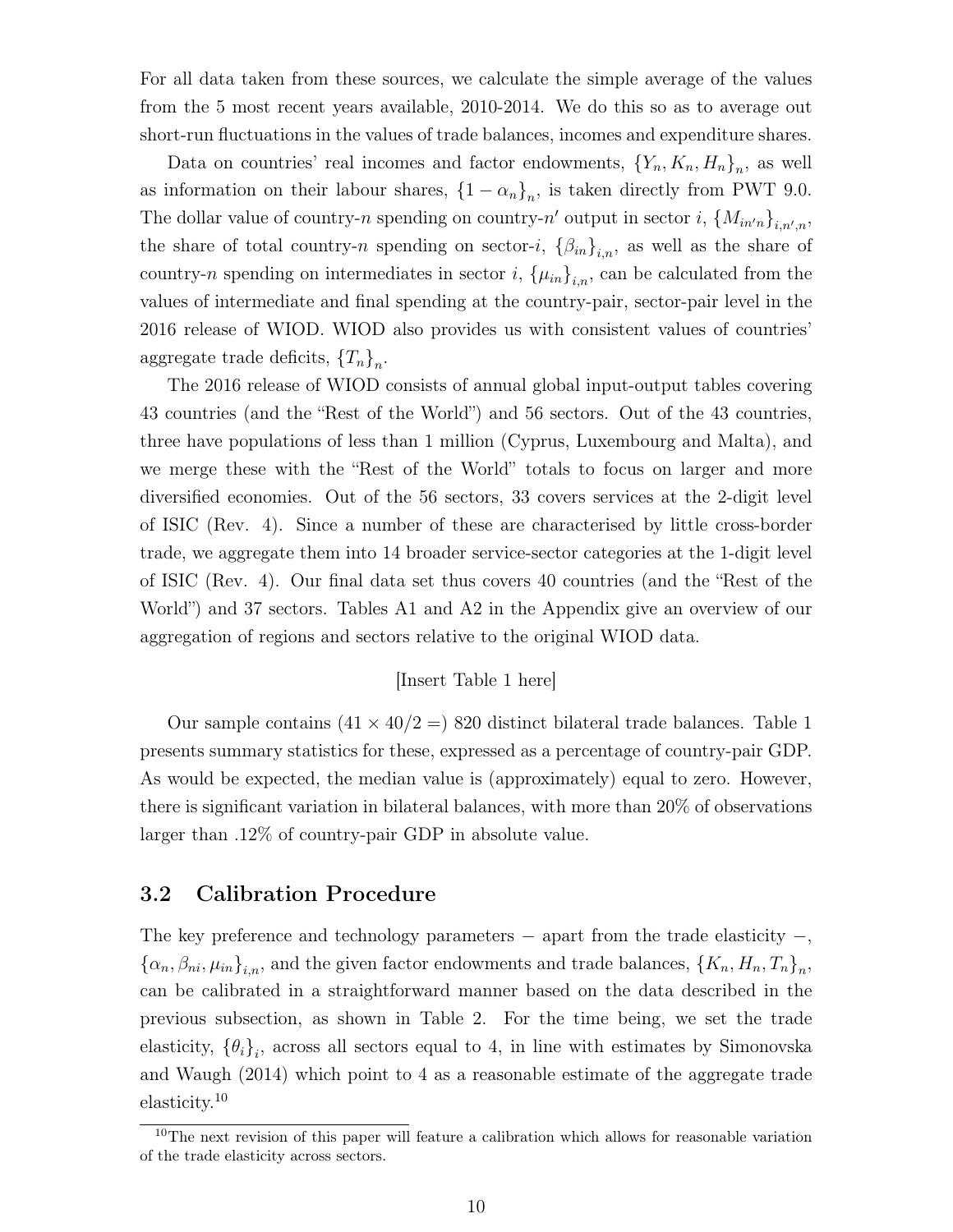We now choose values for  ${\{\tau_{in'n}\}}_{i,n',n}$  and  ${\{Z_{in}\}}_{i,n}$  which allow our model to match observed sector-level bilateral trade values perfectly, proceeding in three steps:

- 1. If  $M_{in'n} = 0$ , and  $p_{in'}Q_{in'} = 0$ , we set  $Z_{in'} = 0$ .
- 2. If  $M_{in'n} = 0$ , and  $p_{in'}Q_{in'} > 0$ , we set  $\tau_{in'n} \to \infty$ .
- 3. If  $M_{in'n} > 0$ , we write equation (10) as

$$
\ln \frac{M_{in'n}}{M_{in*n}} = S_{in'} - S_{in*} + e_{in'n},\tag{21}
$$

where  $S_{in}$  is a term which varies across i and n only;  $e_{in'n}$  is a sector-countrypair "residual"; and we choose the U.S. as the reference country  $(n^* = USA).^{11}$ We now estimate (21) by OLS, treating  $S_{in}$  as a sector-i, country-n fixed effect, and  $e_{in'n}$  as a mean-zero residual. We then impose

$$
\exp\left(\hat{S}_{in'} - \hat{S}_{in^*}\right) = \left(\frac{Z_{in^*}}{Z_{in'}} \frac{f_{n'}^{\mu_{in'}} P_{n'}^{1-\mu_{in'}}}{f_{n^*}^{\mu_{in^*}} P_{n^*}^{1-\mu_{in^*}}}\right)^{-\theta_i},\tag{22}
$$

$$
\exp\left(\hat{e}_{in'n}\right) = \left(\frac{\tau_{in'n}}{\tau_{in*n}}\right)^{-\theta_i},\tag{23}
$$

following the approach described in Eaton and Kortum  $(2002).^{12}$ 

Restriction (22) allows us to determine  $Z_{in}/Z_{in*}$  for all  $i, n \neq n^*$ . Restriction (23) allows us to determine  $\tau_{in'n}/\tau_{in*n}$  for all  $i, n' \neq n^*, n$ . The latter restriction also implies that our calibration minimises the role of trade wedges in explaining the value of international trade flows, using them only to capture the residual portion which cannot be explained with country-sector variation in unit costs.<sup>13</sup>

Restrictions (22) and (23) are insufficient to also pin down countries' import frictions from the reference country,  ${\lbrace \tau_{in^*n} \rbrace}_n$ , and the reference's country's sectoral productivities,  ${Z_{in*}}_i$ . However, from (7)-(9) and (14),

$$
A_n = \frac{f_n}{\prod_{i=1}^I \left[ \sum_{n'=1}^N \left( \frac{\tau_{in'n} f_{n'}}{Z_{in'} A_{n'}^{1-\mu} i_n} \right)^{-\theta_i} \right]^{-\frac{\beta_{in}}{\theta_i}}},\tag{24}
$$

and using (24) to match countries' measured TFPs as reported in the PWT,  $\{Y_n/(K_n^{\alpha_n}H_n^{1-\alpha_n})\}_n$ , entails another  $N$  restrictions on these parameters. After applying these, we can impose a set of convenient normalisations on the remaining  $I+(I-1)N$  free parameters.

<sup>&</sup>lt;sup>11</sup> $M_{iUSA} > 0$  for all i and n in our final data set.

<sup>&</sup>lt;sup>12</sup>See Eaton and Kortum  $(2002)$ , Section 5.1, pp. 1759-1762.

<sup>&</sup>lt;sup>13</sup>As a robustness check, we also explore the results of an alternative calibration which minimises cross-country variation in sectoral productivities, setting  $Z_{in} = Z_{in*}$  in step 3. See footnote 19.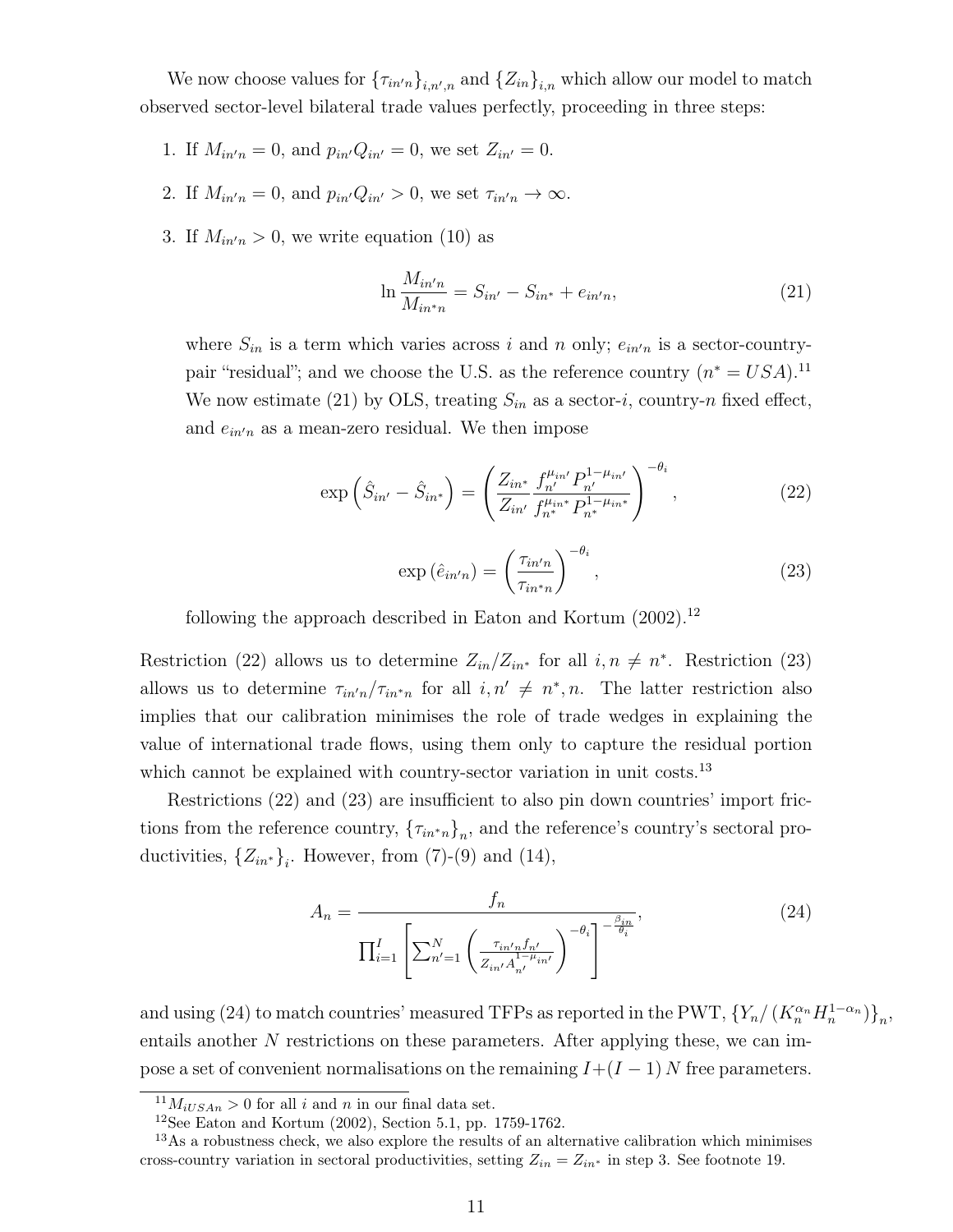First, we normalise  $\tau_{in^*n^*} = 1$  for all i, and  $\tau_{in^*n} = \tau_{n^*n}$  for all  $i, n \neq n^*$ . This implies that the value of all trade wedges obtained from our calibrations should be interpreted as relative to the reference country's import friction from itself. Second, we normalise  $Z_{in^*} = Z_{n^*}^{\sum_i \beta_{in^*} \mu_{in^*}}$  for all *i*. This implies that all productivities obtained should be interpreted as relative to the reference country's TFP.<sup>14</sup>

### 3.3 Calibration Output: Comparative Advantage

In order to illustrate that the calibration strategy described in Section 3.2 yields reasonable implications concerning countries' comparative advantages, Figure 3 describes countries' output prices relative to their aggregate price indices for four sectors − mining and quarrying (ISIC 5-9), manufacture of motor vehicles (ISIC 29), financial and insurance activities (ISIC K), and professional, scientific and technical activities (ISIC M). Everything else constant, a lower output price in sector i relative to a country's overall price index should indicate a comparative advantage in sector i.

#### [Insert Figure 3 here]

As can be seen from the figure, the calibration-implied patterns of comparative advantage align with reasonable priors about relative productivity in these sectors: Norway, Australia and the U.S. are found to have the strongest comparative advantage in mining and quarrying; Germany, Japan and France in car manufacturing; Switzerland, the U.K. and the U.S. in financial services; and the U.S., Germany and Switzerland in other professional services.

This implication of our calibration procedure is reassuring, but should not be surprising: given (21) and (22), the calibration assigns high relative productivity to country  $n$  in a given sector  $i$  if, holding everything else constant,  $n$  exports a lot relative to the U.S. in sector i. Typical indices of "revealed" comparative advantage based on the observed values of trade flows would ascertain countries' relative advantages in a similar manner (see, for example, Balassa,  $1965$ ).<sup>15</sup>

 $14$ It is easy to show that, given these normalisations,

$$
Y_{n^*} = \left(\prod_{i=1}^I v_{in^*n^*}^{-\frac{\beta_{in^*}}{\theta_i}}\right)^{\frac{1}{\sum_{i=1}^I \beta_{in^*} \mu_{in^*}}}\nZ_{n^*} K_{n^*}^{\alpha_{n^*}} H_{n^*}^{1-\alpha_{n^*}},
$$

where  $v_{in^*n^*} \equiv M_{in^*n^*}/\sum_n M_{inn^*}$ .

<sup>15</sup>Indeed, it is possible to show that a revealed comparative advantage index consistent with our calibration would be

$$
\frac{Z_{in}}{Z_{in*}} = \left[\prod_{n'|M_{inn'}>0} \left(\frac{M_{inn'}}{M_{in*n'}}\right)^{\frac{1}{N_{in}}} \right]^{\frac{1}{\theta_i}} \left[\frac{\sum_{i=1}^I \mu_{in} \sum_{n''=1}^N M_{inn''}}{\left(K_n^{\alpha_n} H_n^{1-\alpha_n}\right)^{\mu_{in}} Y_n^{1-\mu_{in}}} / \frac{\sum_{i=1}^I \mu_{iUS} \sum_{n''=1}^N M_{iUSn''}}{\left(K_{n*}^{\alpha_n*} H_{n*}^{1-\alpha_n*}\right)^{\mu_{in*}} Y_{US}^{1-\mu_{in*}}}\right],
$$

where  $N_{ni}$  is the number of countries with a strictly positive value of imports from n in sector i.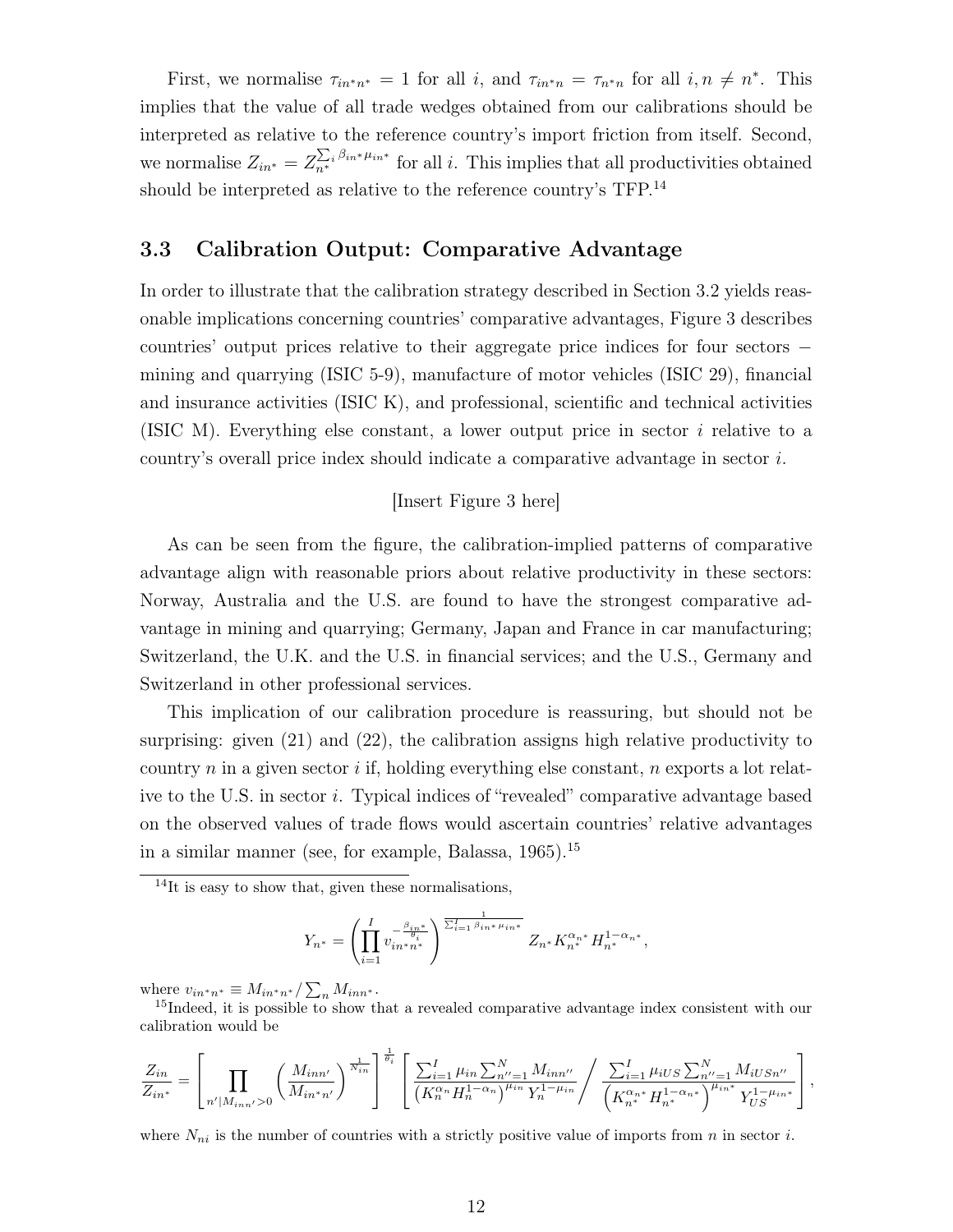### 3.4 Calibration Output: Trade Wedges

Table 2 provides summary statistics for all finite trade friction parameters which can be obtained using the calibration procedure in Section 3.2.<sup>16</sup> The median value is large, implying an ad-valorem tax equivalent of trade wedges equal to 340%. This is consistent with earlier studies which have found that large trade wedges are required to reconcile quantitative models with the value of cross-border transactions.<sup>17</sup>

#### [Insert Table 2 here]

In the following, we are primarily interested in asymmetries of trade wedges at the country-pair level. To provide an overview of these, we calculate the import-weighted average trade friction of country n from country  $n'$  as  $\tau_{n'n} \equiv \tau_{in'n} M_{in'n}/\sum_i M_{in'n}$ . There are  $(41 \times 40/2 =)$  820 distinct country pairs, and Table 3 reports the absolute value of the log difference in bilateral trade wedges for each of them.

#### [Insert Table 3 here]

In a world of bilaterally symmetric trade wedges, we would expect the numbers in Table 3 to be small in magnitude. Yet, the median log difference of .400 suggests that for about half of all country pairs, the weighted average import friction is at least 40% higher in one direction than in the other. For 10% of countries, it is more than twice as large in one direction than in the other. It thus appears that sizeable asymmetries in trade wedges at the country-pair level are required to reconcile a standard quantitative trade model with the observed values of sectoral bilateral trade flows.<sup>18</sup>

#### [Insert Figure 4 here]

By way of illustration, Figure 4 displays the log difference between the U.S. average import wedge from each of its trading partners and the corresponding partner's average import wedge from the U.S. As can be seen from the figure, the U.S. faces lower import wedges from most of its trade partners relative to the wedges which apply to U.S. imports in the partner country. In some cases, these differences are stark:

<sup>&</sup>lt;sup>16</sup>Note that we cannot determine the value of  $\tau_{in'n}$  if  $p_{in'}Q_{in'} = 0$ .

<sup>&</sup>lt;sup>17</sup>For example, Anderson and van Wincoop (2004) identify a representative trade barrier equivalent to a 170% ad-valorem tax equivalent from standard gravity models. However, this figure represents an average across only manufacturing sectors in rich countries, while our data encompasses all sectors of the economy and a mix of developed and developing economies.

<sup>&</sup>lt;sup>18</sup>As a robustness check on our findings, we perform an alternative calibration which sets  $Z_{in} = Z_{in*}$  for all n in step 3 of the procedure described in Section 3.2, but leaves the other steps and normalisations unchanged. The corresponding calibration-implied trade wedges are larger in magnitude and more variable than those found under our baseline calibration. However, the log difference in import-weighted trade wedges between country pairs is highly and significantly correlated with its baseline counterpart at .63, and the sign of the difference is the same for 75% of country pairs.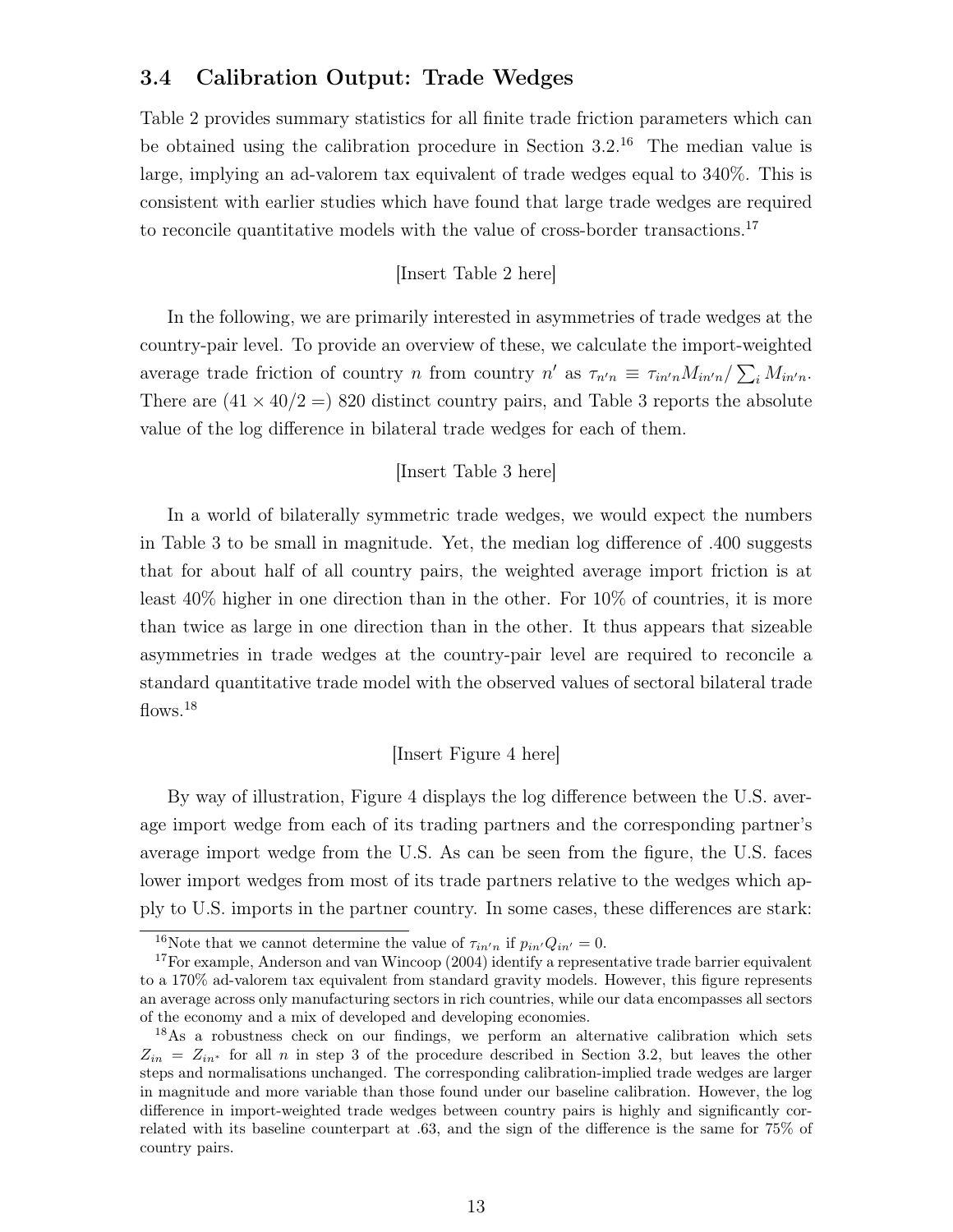the calibration implies that import wedges from the U.S. to Japan and Mexico are more than twice as large as import wedges from those countries to the U.S. Figures 5 and 6 show that these numbers are not a mere artefact of our aggregation: across most sectors, Japanese and Mexican import wedges from the U.S. are significantly larger than U.S. import wedges from Japan and Mexico.

### [Insert Figures 5 and 6 here]

In order to ascertain whether the asymmetries in trade wedges appear to be systematically related to observable characteristics of country pairs, we regress them on a range of standard "gravity" variables for all pairs (except the 40 pairs involving the Rest of the World). The results are displayed in Table 4. Columns 1-3 successively introduce some commonly used variables in the empirical analysis of bilateral trade flows: the log of population-weighted distance between countries  $n'$  and  $n$  (see Head and Mayer, 2014); a "contiguous" dummy which takes value 1 if  $n'$  and n share a common border, 0 otherwise; a "colonial" dummy which takes value 1 if  $n'$  and n share a colonial history, 0 otherwise; a "common currency" dummy which takes value 1 if  $n'$ and n share a currency, 0 otherwise; an FTA dummy which takes value 1 if  $n'$  and  $n$  are parties to a free-trade agreement, 0 otherwise; and an EU dummy which takes value 1 if  $n'$  and n are both EU members, 0 otherwise. In addition, the specification in column 4 employs a full set of country fixed effects.

### [Insert Table 4 here]

The trade-wedge asymmetries implied by our calibration do not correlate strongly with most of these gravity variables: with two exceptions, the estimated coefficients are small and not robustly statistically significant. The exceptions are the coefficients on the log of distance, and the EU dummy. Geographically separated countries appear to have more asymmetric bilateral wedges on average, with a one percent increase in the distance between country pairs being associated with a .07-.13 percent increase in the difference between bilateral import wedges. EU member countries appear to have more symmetric wedges, EU membership being associated with a 12-22% reduction in the difference between bilateral import wedges on average.

These correlations are suggestive. The positive association of distance with asymmetries in trade wedges may reflect that transport costs become more asymmetric over longer distances − for example, because air transport is more likely to be used as a mode of transportation for long-distance shipments (Harrigan, 2005) but East-West flight times exceed West-East flight times for given routes. The negative association of EU membership with asymmetries could indicate that some asymmetries are due to unilateral non-tariff policy barriers to trade, relating to product standards or public procurement practices, whose scope is more heavily restricted among members of the EU single market. While the correlations in Table 4 cannot provide conclusive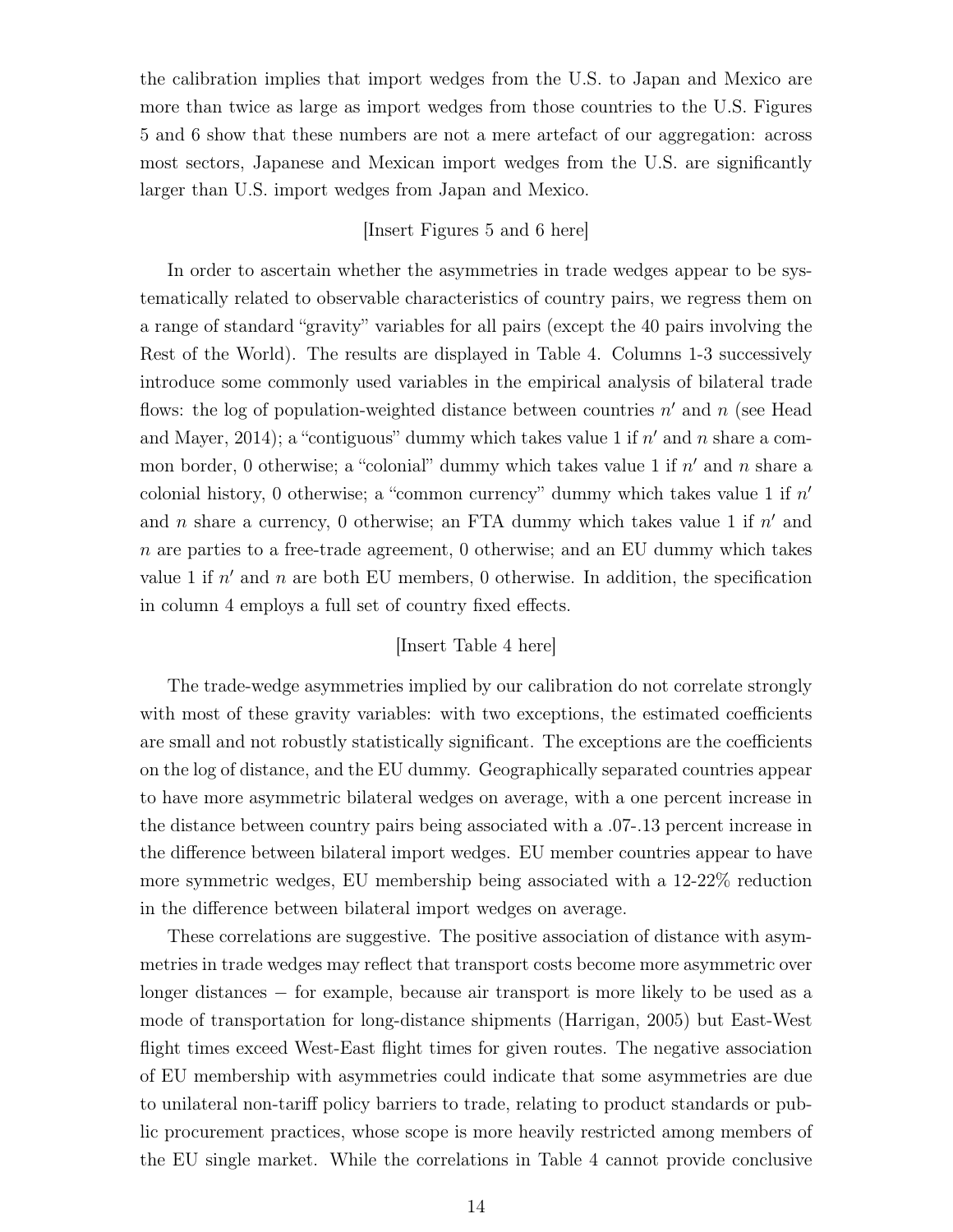evidence in support of either of these explanations, they nevertheless indicate that our calibration-implied trade-wedge asymmetries are likely to reflect a range of different obstacles to "balanced" trade between country pairs.

# 4 Counterfactuals

### 4.1 Bilateral Balance Accounting

As shown in Section 2.3, our calibrated quantitative model will attribute observed (variation in) bilateral trade imbalances to a combination of three factors: i) differences in countries' aggregate trade balances, ii) differences in countries' production structure and expenditure patterns, and iii) asymmetric frictions between trade partners. In this section, we will quantify the relative importance of these factors through a number of counterfactuals.

The reason we need to employ counterfactuals in order to account for the contribution of the abovementioned factors to the observed variation in trade balances across country pairs can be gauged from equation (17). While aggregate trade balances and bilateral trade wedges directly affect the balance of trade between countries  $n'$  and  $n$ , as (17) shows, they also have an indirect effect through their impact on equilibrium factor costs,  ${f_n}_n$ , which – in turn – influence  $p_n Q_n / \sum_n p_n Q_n$ ,  $p_{n'} Q_{n'} / \sum_n p_n Q_n$ , and  $\{q_{in}, q_{in'}, O_{in}, O_{in'}, P_{in}, P_{in'}\}_i$ . This also implies that the contribution of any one driver of bilateral imbalances is not easily separable from those of the other two: for example, the impact of balanced trade at the country level  $(T_n = 0$  for all n) on trade balances between country pairs may be contingent on whether or not bilateral trade wedges are symmetric.

For expositional clarity, we limit ourselves to three counterfactuals: first, we obtain the variation in bilateral trade balances which would prevail if all countries' overall trade were balanced; second, we obtain the counterfactual variation in bilateral trade balances which would prevail if trade wedges within all country pairs were symmetric; finally, we determine the variation in bilateral trade balances which would occur under both country-level balanced trade and symmetric frictions within country pairs. Note that, in line with the discussion in Section 2.3, all remaining variation in bilateral trade balances under the third scenario will be due to differences in the production structure and expenditure patterns of countries.<sup>19</sup>

 $19E$ xploring a counterfactual in which countries have the same production structure and expenditure patterns for given aggregate trade balances and trade wedges is tricky: it would require us to set  $\beta_{in} = \beta_i$  for all i, n, and achieve  $q_{in} = q_i$  for all i, n in equilibrium. The latter is possible through suitable re-calibration of  ${Z_{in}}_{i,n}$ . However, since countries' sector output shares are equilibrium objects, the appropriate re-calibration of their sectoral productivities would depend on the value of all other model parameters, including  ${T_n}_n$  and  ${T_{n'n}}_{i,n',n}$  – and therefore differ depending on the benchmark scenario. To sidestep the conceptual difficulties in interpreting such a counterfactual, we treat production/expenditure differences as the "residual" case of our counterfactuals.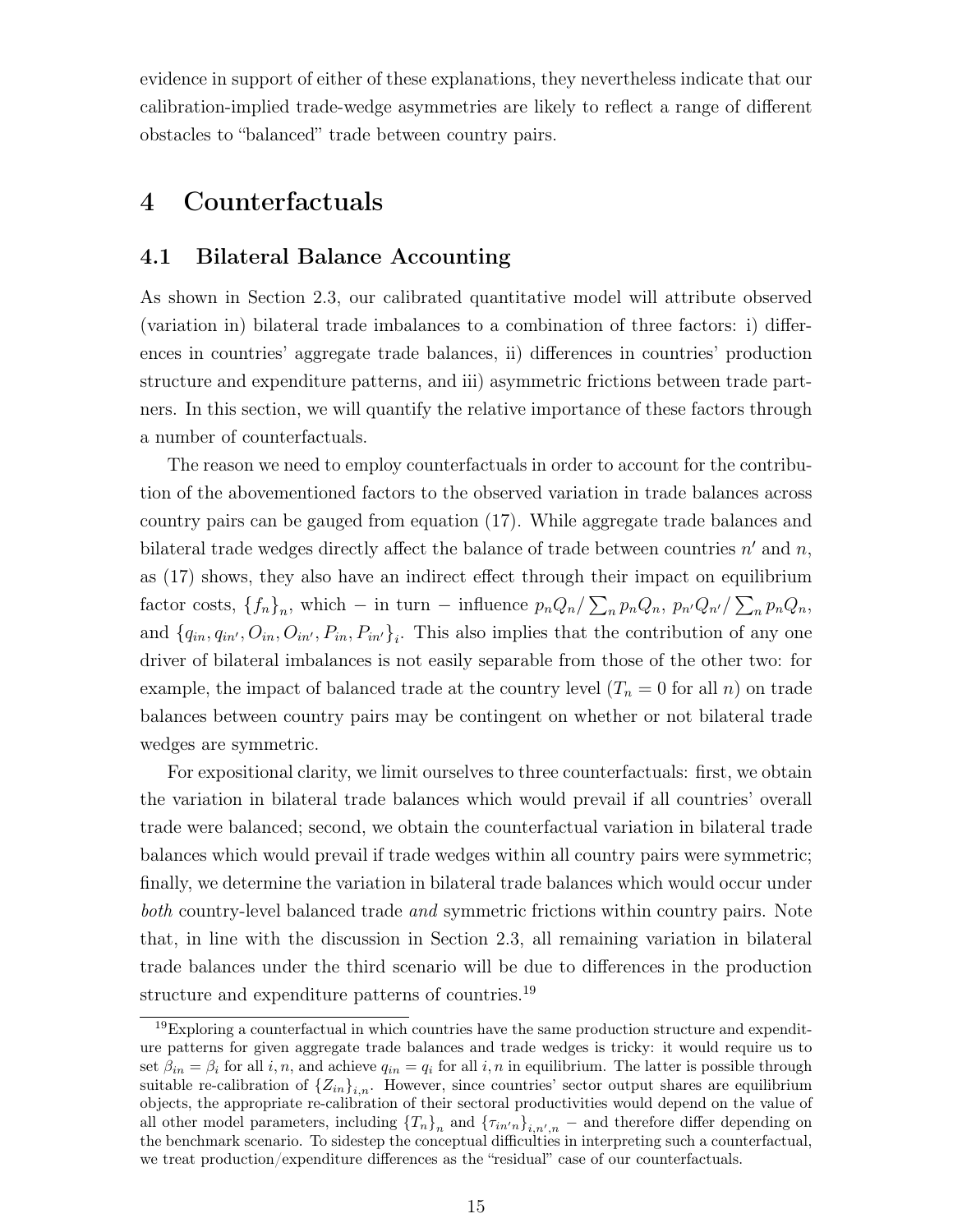The parametrisation of the aggregate-balanced-trade counterfactual is straightforward: we simply set  $T_n = 0$  for all n. For the symmetric-friction counterfactual, we replace the calibrated sector-i wedges between country  $n'$  and  $n$ , and between n and  $n'$ , from Section 3.2 with their geometric average. In the "combined" counterfactual, we impose both these new parameterisations simultaneously. The results are presented in Table 5.

#### [Insert Table 5 here]

Counterfactual 1 results in a 10% decline in the standard deviation of bilateral trade balances, suggesting that aggregate trade trade surpluses/deficits play a relatively small role in explaining the observed variation in trade balances between country pairs. By contrast, counterfactual 2 results in a 21% decline in in the standard deviation of bilateral trade balances – more than twice the impact of counterfactual 1. Finally, counterfactual 3 results in a 45% decline in bilateral-balance differences between countries, so the combined effects of balanced aggregate trade and symmetric trade wedges exceed the sum of the individual effects. Therefore, depending on how this interactive effect is allocated between the two counterfactual changes, we find that aggregate trade surpluses/deficits account for 10-24% of the observed variation in bilateral balances, and asymmetric trade wedges for 21-35%.

These numbers are thought-provoking for at least two reasons. First, aggregate trade surpluses/deficits, which are most frequently cited as a reason for bilateral imbalances in the public discourse, actually play a relatively minor role in explaining why the bilateral trade positions of countries differ so much in the data. Instead, most of these differences seem to occur because countries differ in their comparative advantages and expenditure patterns. Second, the reasons for between a fifth and a third of bilateral imbalances are unaccounted for − which causes our exercise to ascribe them to asymmetric frictions. Section 3.4 already showed that our calibration implies large trade-wedge asymmetries within country pairs. Our counterfactuals here suggest that these underpin a significant portion of bilateral imbalances – and that trade patterns between countries would look very different in their absence. In the next section, we provide some indication that the changes in trade patterns which would result from counterfactually symmetric frictions could come hand-in-hand with substantial changes in countries' welfare.

### 4.2 Welfare Analysis

How big is the potential impact of the large asymmetries in trade wedges implied by our calibration on countries' levels of welfare? In this section, we provide a tentative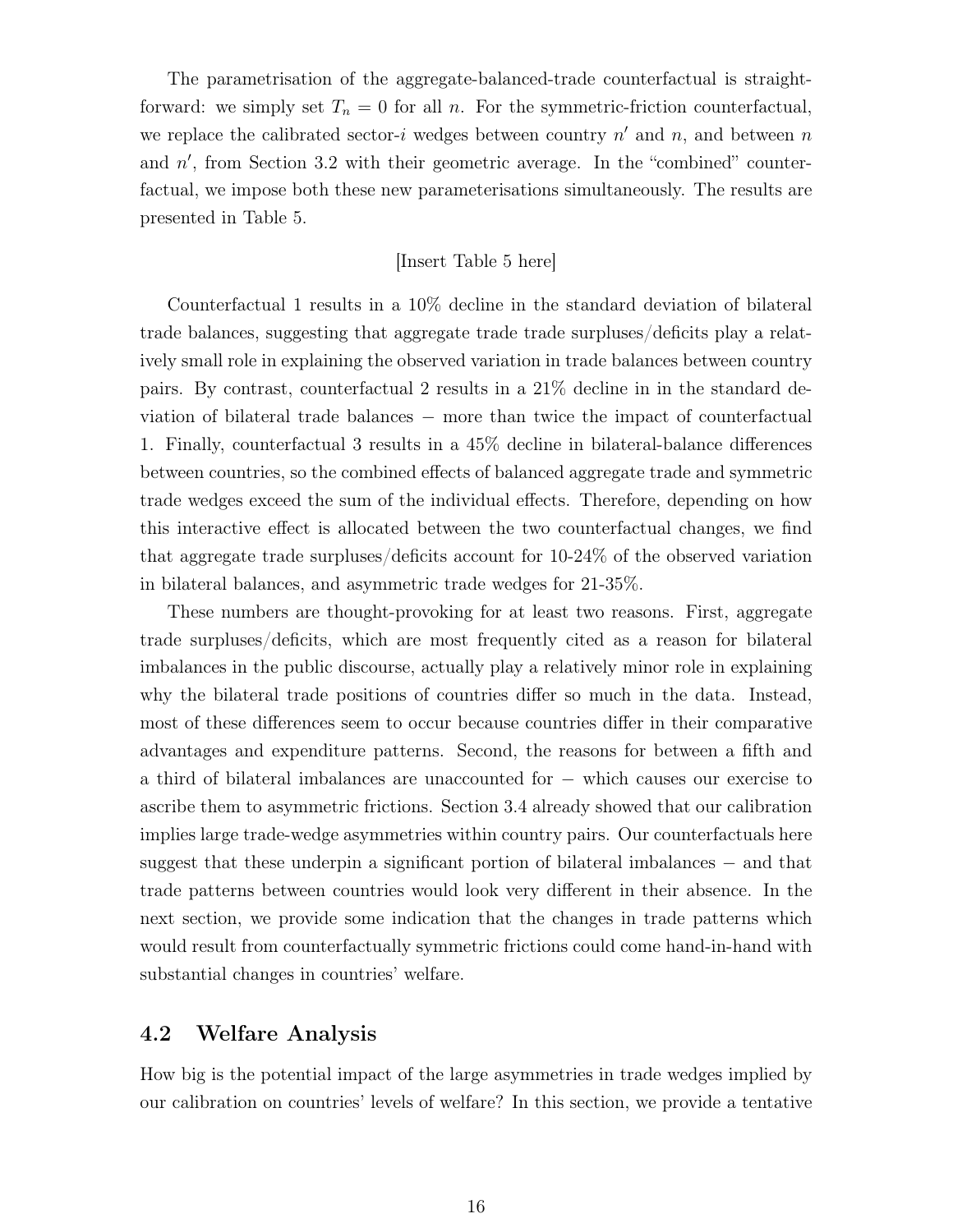answer to this question using the framework outlined in Section 2.<sup>20</sup>

As highlighted in Sections 2 and 3, the set of parameters we have referred to as "trade wedges" throughout the paper,  ${\{\tau_{in'n}\}}_{i,n',n}$ , capture the ad-valorem tax equivalent of all impediments to trade between any two countries in a given sector − which, in addition to shipping costs and policy barriers to trade, may include specific differences in tastes for each other's goods. Since we cannot distinguish physical barriers to trade from preferences in the data, our welfare analysis must rely on a stronger assumption about the nature of trade wedges than we have made so far:

$$
\tau_{in'n} = d_{in'n} \tag{25}
$$

for all  $i, n', n$ . Equation (25) states that, in the following, we will treat our tradewedge parameters as representing predominantly transportation and policy barriers to trade. As in Section 4.1, we will replace calibrated wedges in sector  $i$  between country  $n'$  and  $n$ , and between n and  $n'$ , with their geometric average (corresponding to counterfactual 2). The resulting changes in welfare can be interpreted as an upperbound on the welfare implications of moving to a world with symmetrically "averaged" shipping costs and policy barriers to trade.

Since our static model does not allow us to analyse changes in steady-state capital stocks and aggregate net exports in response to parameter changes, we hold  ${K_n}_n$ and  ${T_n}_n$  constant in our welfare analysis. This implies that the numbers below should be interpreted as indicative of the short-run effect of a sudden move to symmetric frictions, before the adjustment of  ${K_n}_n$  and  ${T_n}_n$  towards a new steady state has taken place. This static effect of symmetric frictions on countries' welfare occurs entirely through changes in the equilibrium values of  $\{f_n, P_n\}_n$  in response to the change in trade wedges implied by our counterfactual.

#### [Insert Figure 7 here]

Figure 7 represents an overview of the welfare changes implied by our trade-cost counterfactual. Unsurprisingly, the welfare effects are generally larger in magnitude for smaller economies, and there are both overall winners and losers. The latter follows because our counterfactual implies higher overall import costs for some countries, but lower overall import costs for others. Perhaps more surprising is that the welfare effects are sizeable: even for large economies such as Germany and the U.K., the move to symmetric trade frictions implies changes in real consumption amounting to -.5% and 1.0%, respectively. Moreover, countries which we found to face lower inward frictions than outward frictions across the board − such as the U.S. −see their welfare reduced under symmetric barriers, while countries which face higher inward

<sup>&</sup>lt;sup>20</sup>A more thorough answer would require a dynamic model, with endogenous trade balances and capital stocks. We will provide it in the next revision of this paper.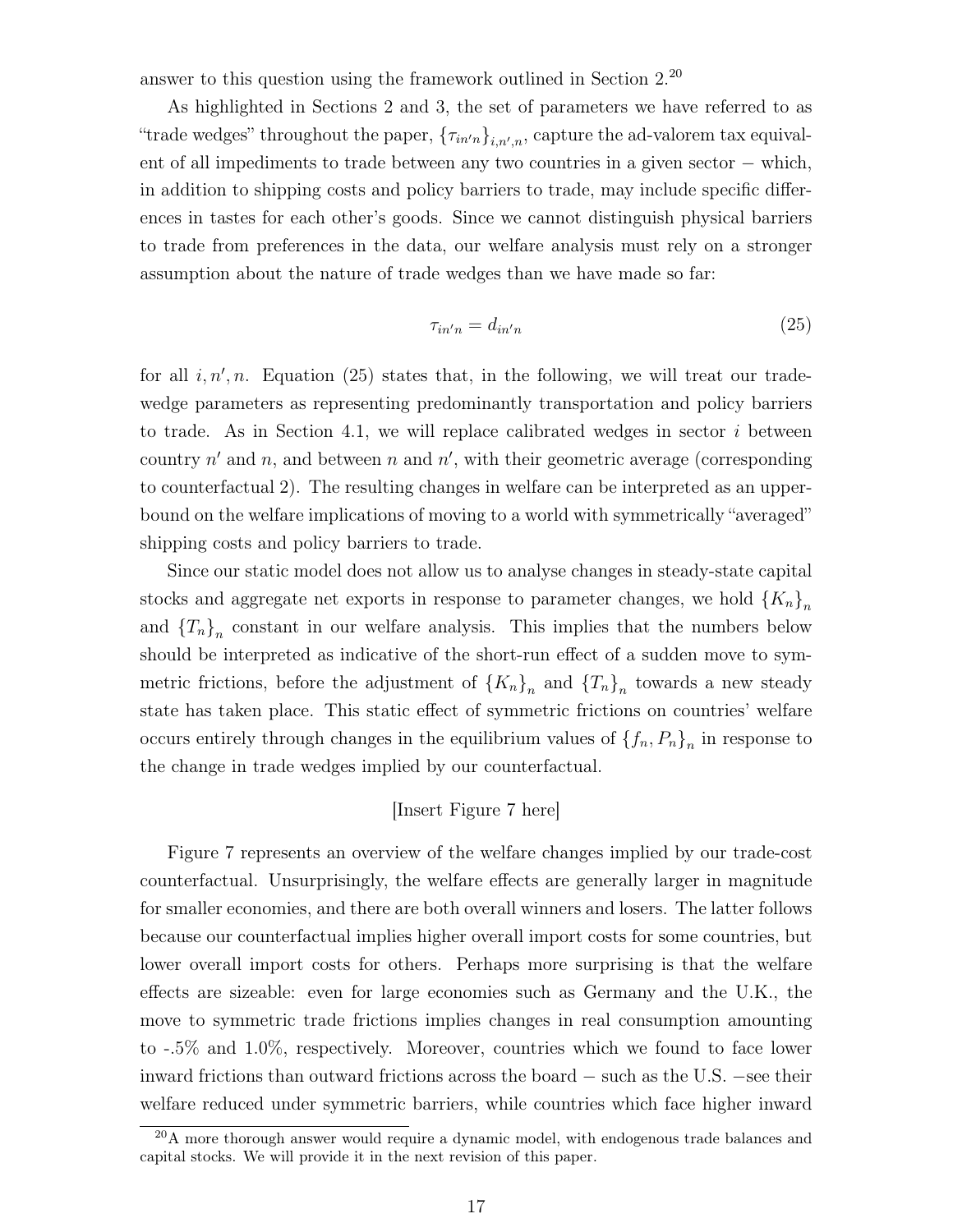frictions than outward frictions − such as Japan and Mexico − are beneficiaries of our counterfactual change in trade frictions. This is intuitive: given the nature of our counterfactual, the first-order effect of symmetric trade barriers on U.S. welfare comes in the form of a higher price of consumer goods, as a result of higher ad-valorem import costs. The reverse is true for Japan and Mexico.

### [Insert Figure 8 here]

Figure 8 showcases the effect of our counterfactual on U.S. bilateral balances. Since we hold  $T_{USA}$  constant, the change in trade frictions merely re-distributes the overall U.S. trade deficit across its trade partners. This results in large increase in the U.S. deficit with the Rest of the World, but a reduction in U.S. deficits with most of its other trade partners. Most notably, the U.S. deficits with China, Mexico, Canada and Japan are all reduced by more than 50%. Our analysis thus cautions against an association of these deficits with negative welfare consequences for the U.S. Taking the findings of our calibration and counterfactuals at face value, they may reflect asymmetries of trade barriers which favour U.S. consumers − and the removal of which would result in a (moderate) *reduction* in real U.S. consumption possibilities.

# 5 Conclusion

We use a standard quantitative trade model to account for the sectoral trade and production patterns of 40 economies (and the rest of the world) as reported in the WIOD. The model is calibrated to match observed aggregate trade balances, sectoral expenditure and production shares, and sector-level bilateral trade flows. Through a sequence of counterfactuals, we illustrate the relative importance for the observed variation in bilateral trade balances of i) cross-country differences in aggregate trade balances, ii) cross-country differences in expenditure and production patterns, and iii) asymmetric trade wedges, capturing a range of possible (pairwise asymmetric) impediments to trade. We find that most of the variation can be attributed to international differences in expenditure and production patterns. However, a sizeable share (21- 35%) of that variation cannot be explained without asymmetric trade wedges. If we interpret these wedges as reflecting trade costs, the removal of the asymmetries implied by our calibration would have a significant effect on international trade patterns and welfare.

Two aspects of our findings are noteworthy. First, bilateral trade imbalances regularly fuel political controversies between observers who regard them as a symptom of unfair trade practices (which our calibration would capture as asymmetric trade wedges) and observers who see them as a mere reflection of countries' macroeconomic conditions (which our calibration would capture as differences in aggregate trade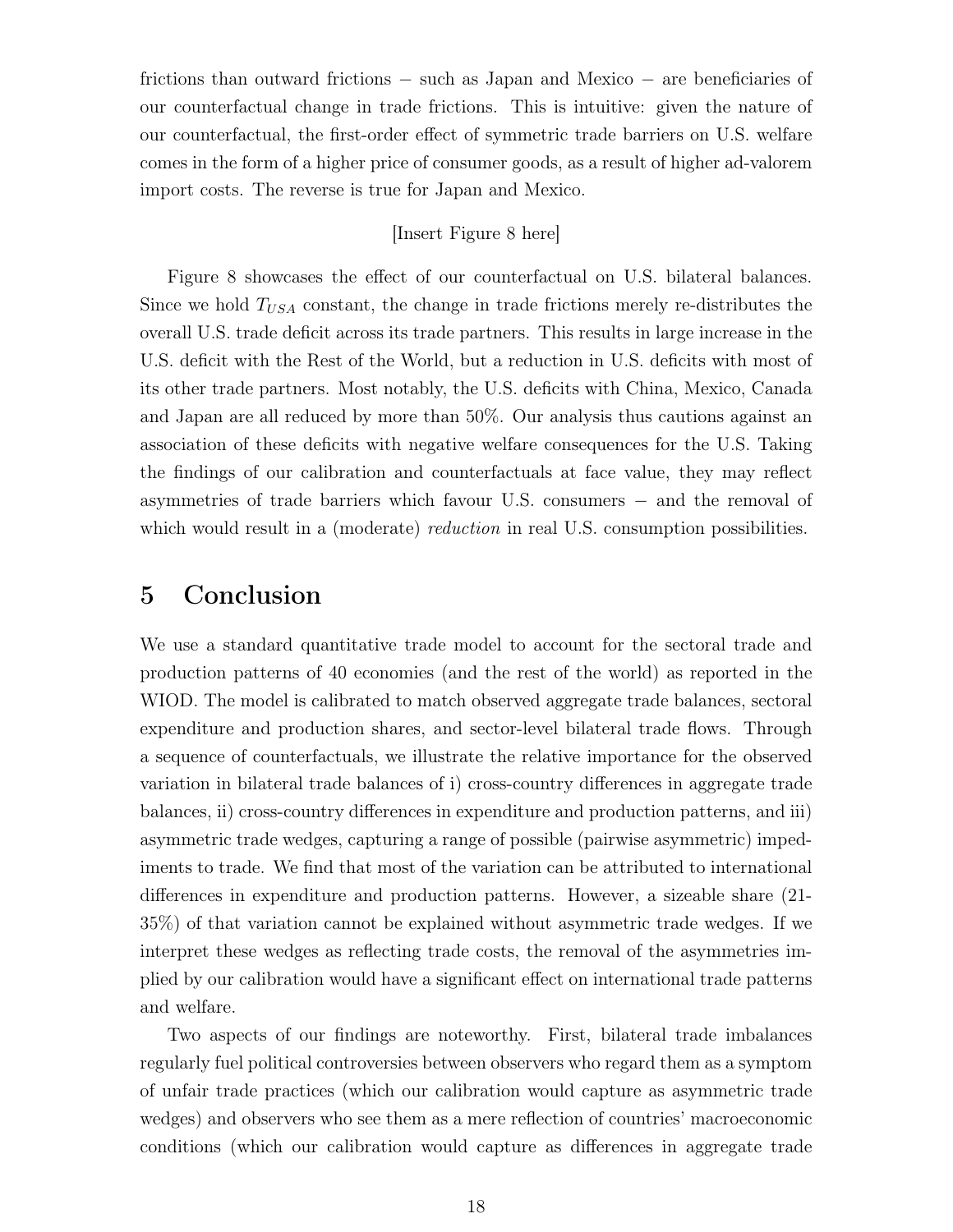balances). Our results suggest that neither of these views can account for the bulk of observed variation in bilateral trade balances. Instead, more than half of it appears to be due to the well-documented differences in countries' expenditures and industrial structures.

Second, the significant role of asymmetric trade wedges raises the question as to what exactly these wedges represent. Taking our model at face value, our calibrated wedges are the combined ad-valorem tax equivalent of trade-impeding differences in preferences, transport costs and policy-induced barriers to trade. Further research into the determinants of trade patterns could help us differentiate between the first two components and the third − and thus to determine whether any asymmetries are incidental, or potentially nefarious. Since our calibrated wedges are obtained as a residual, another possibility is that they reflect measurement error in the data, or a shortcoming of standard quantitative trade models in explaining the observed values of trade flows. Hence, future research which reduces the reliance of calibrated trade models on large and variable trade wedges would also allow us to provide a more complete account of the factors contributing to (differences in) bilateral trade imbalances.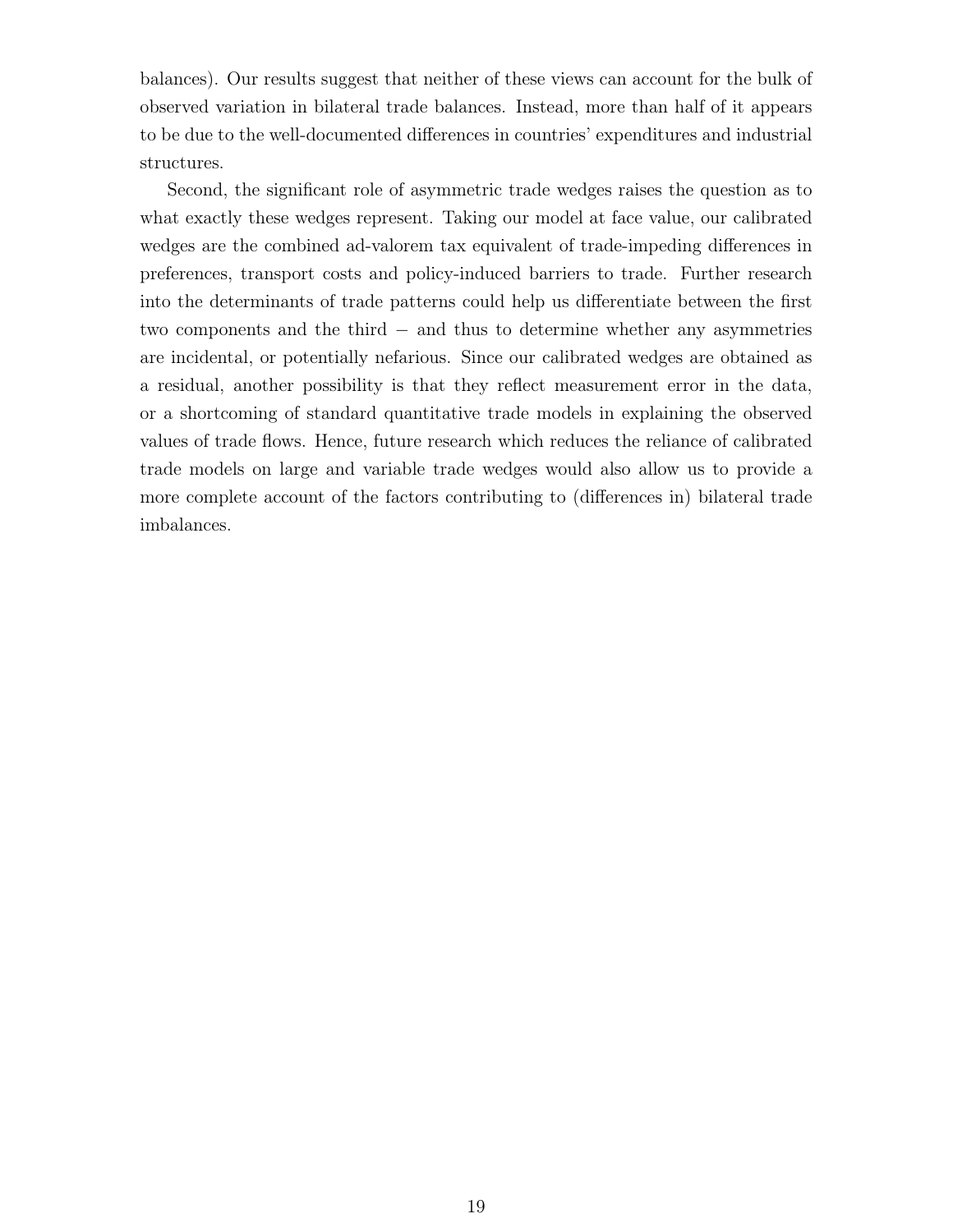| $100 \times \sum_i (M_{inn'} - M_{in'n}) / (P_n Y_n + P_{n'} Y_{n'})$ |       |      |        |      |      |  |  |  |
|-----------------------------------------------------------------------|-------|------|--------|------|------|--|--|--|
| $\#$ obs.   mean   st. dev.   10th pctl.   median   90th pctl.        |       |      |        |      |      |  |  |  |
| 820                                                                   | .000. | .185 | $-122$ | .000 | .127 |  |  |  |

Table 1: Bilateral trade imbalances: 40 countries and Rest of the World

| $\tau_{in'n}$ |     |     |                                                    |     |     |  |  |  |
|---------------|-----|-----|----------------------------------------------------|-----|-----|--|--|--|
| $\#$ obs.     |     |     | mean   st. dev.   10th pctl.   median   90th pctl. |     |     |  |  |  |
| 60,273        | 5.4 | 4.3 | 2.0                                                | 4.4 | 9.6 |  |  |  |

Table 2: Calibration-implied trade-wedge parameters

| $\ln \tau_{n'n} - \ln \tau_{nn'}$ |                                                                |      |      |      |       |  |  |  |  |
|-----------------------------------|----------------------------------------------------------------|------|------|------|-------|--|--|--|--|
|                                   | $\#$ obs.   mean   st. dev.   10th pctl.   median   90th pctl. |      |      |      |       |  |  |  |  |
| 820                               | .486                                                           | .384 | .073 | .400 | 1.024 |  |  |  |  |

Table 3: Calibration-implied asymmetries in trade wedges

| Dep. var.: $\ln \tau_{n'n} - \ln \tau_{nn'}$ |                    |                     |                   |                   |  |  |  |  |
|----------------------------------------------|--------------------|---------------------|-------------------|-------------------|--|--|--|--|
|                                              | (1)                | (2)                 | (3)               | (4)               |  |  |  |  |
| log dist.                                    | $.128***$ $(.013)$ | $.111***(.013)$     | $.102***(.021)$   | $.072**$ (.030)   |  |  |  |  |
| contiguous                                   | .062(.043)         | .071(.045)          | .063(.047)        | .006(.048)        |  |  |  |  |
| com. lang.                                   |                    | $-.043(.069)$       | $-.057(070)$      | $-.026(.068)$     |  |  |  |  |
| colonial                                     |                    | $-.010(.068)$       | $-.009(.065)$     | .068(.046)        |  |  |  |  |
| com. curr.                                   |                    | $-.187***$ $(.023)$ | $-.141***$ (.026) | .054(.035)        |  |  |  |  |
| <b>FTA</b>                                   |                    |                     | $.073*$ $(.045)$  | .044(.061)        |  |  |  |  |
| ΕU                                           |                    |                     | $-.123***$ (.037) | $-.222***$ (.062) |  |  |  |  |
| country F.E.                                 | No                 | No                  | No                | Yes               |  |  |  |  |
| $\#$ obs.                                    | 780                | 780                 | 780               | 780               |  |  |  |  |
| $R^2$                                        | $.12\,$            | .15                 | .16               | .49               |  |  |  |  |

\*  $p < .10$ ; \*\*  $p < .05$ ; \*\*\* $p < .01$ ;

standard errors in parentheses

Table 4: Asymmetries in trade wedges and "gravity" variables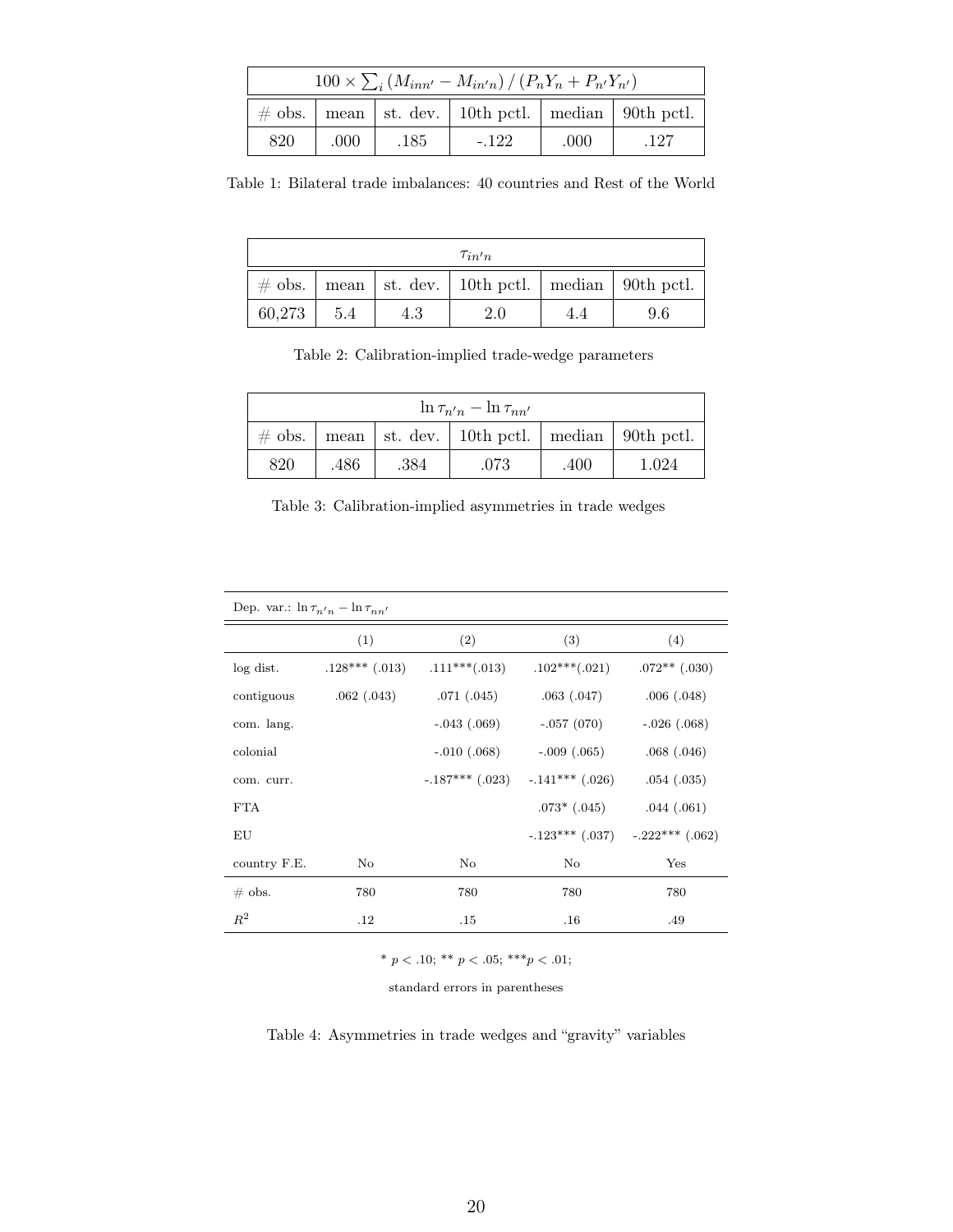| $100 \times (M_{nn'} - M_{n'n}) / (P_n Y_n + P_{n'} Y_{n'})$ |                                                                                                                     |          |            |         |            |      |  |  |
|--------------------------------------------------------------|---------------------------------------------------------------------------------------------------------------------|----------|------------|---------|------------|------|--|--|
|                                                              | $\#$ obs.                                                                                                           | st. dev. | 10th pctl. | median  | 90th pctl. |      |  |  |
| Data                                                         | 820                                                                                                                 | .185     | $-122$     | .000    | .127       |      |  |  |
| Counterfactual 1:                                            | $T_n^{new} = 0 \ \forall \ n$                                                                                       | 820      | .166       | $-.125$ | .000       | .110 |  |  |
| Counterfactual 2:                                            | $\tau_{in'n}^{new} = \tau_{in'n}^{\bar{2}} \tau_{inn'}^{\bar{2}}$<br>$\forall i, n', n$                             | 820      | .146       | $-.070$ | .000       | .084 |  |  |
| Counterfactual 3:                                            | $\tau_{in'n}^{new} = \tau_{in'n}^{\frac{1}{2}} \tau_{inn'}^{\frac{1}{2}}$ &<br>$T_n^{new} = 0 \ \forall \ i, n', n$ | 820      | .102       | $-.052$ | .001       | 0.51 |  |  |

Table 5: Bilateral balance accounting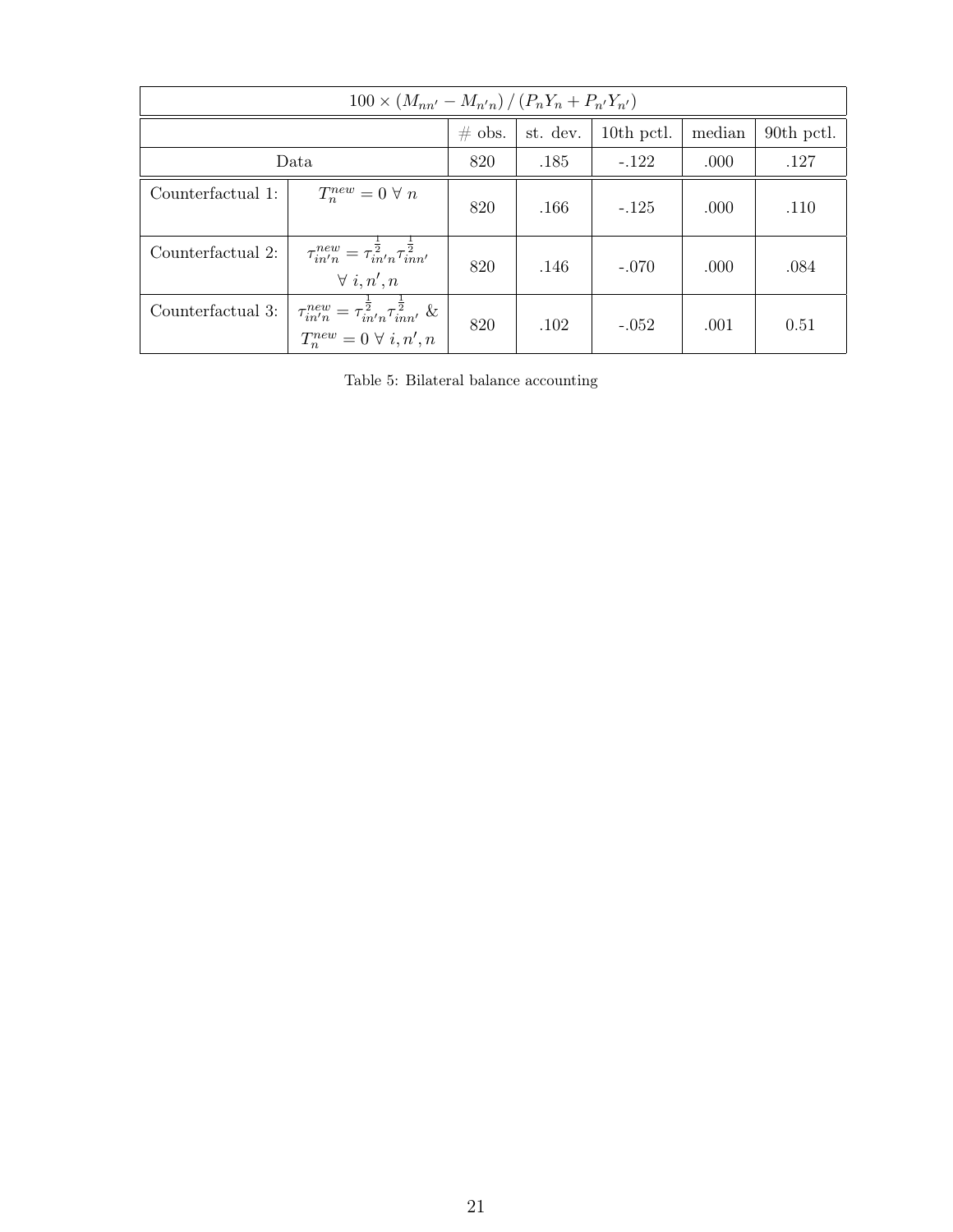| WIOD (2016)    |                             | Final data        |                      |                   |                      |                   |                                   |
|----------------|-----------------------------|-------------------|----------------------|-------------------|----------------------|-------------------|-----------------------------------|
| Country        | Code                        | Country           | Code                 |                   |                      |                   |                                   |
| Australia      | AUS                         | Australia         | <b>AUS</b>           | Korea             | <b>KOR</b>           | Korea             | <b>KOR</b>                        |
| Austria        | $\mathop{\rm AUT}\nolimits$ | Austria           | AUT                  | Latvia            | <b>LVA</b>           | Latvia            | <b>LVA</b>                        |
| Belgium        | BEL                         | Belgium           | $\operatorname{BEL}$ | Lithuania         | $\mathop{\rm LTU}$   | Lithuania         | $\mathop{\rm LTU}$                |
| <b>Brazil</b>  | <b>BRA</b>                  | <b>Brazil</b>     | <b>BRA</b>           | Luxembourg        | $_{\rm LUX}$         | Rest of the World | Row                               |
| Bulgaria       | BGR                         | Bulgaria          | BGR                  | Malta             | <b>MLT</b>           | Rest of the World | RoW                               |
| Canada         | CAN                         | Canada            | CAN                  | Mexico            | <b>MEX</b>           | Mexico            | <b>MEX</b>                        |
| China          | CHN                         | China             | <b>CHN</b>           | Netherlands       | $\mbox{NLD}$         | Netherlands       | $\mbox{NLD}$                      |
| Croatia        | <b>HRV</b>                  | Croatia           | <b>HRV</b>           | Norway            | <b>NOR</b>           | Norway            | <b>NOR</b>                        |
| Cyprus         | CYP                         | Rest of the World | RoW                  | Poland            | POL                  | Poland            | POL                               |
| Czech Republic | $CZE$                       | Czech Republic    | $CZE$                | Portugal          | PRT                  | Portugal          | PRT                               |
| Denmark        | $\rm{DNK}$                  | Denmark           | ${\rm DNK}$          | Rest of the World | RoW                  | Rest of the World | RoW                               |
| Estonia        | <b>EST</b>                  | Estonia           | <b>EST</b>           | Romania           | ROU                  | Romania           | <b>ROU</b>                        |
| Finland        | <b>FIN</b>                  | Finland           | <b>FIN</b>           | Russia            | RUS                  | Russia            | <b>RUS</b>                        |
| France         | ${\rm FRA}$                 | France            | <b>FRA</b>           | Slovakia          | <b>SVK</b>           | Slovakia          | <b>SVK</b>                        |
| Germany        | DEU                         | Germany           | <b>DEU</b>           | Slovenia          | <b>SVN</b>           | Slovenia          | <b>SVN</b>                        |
| Greece         | GRC                         | Greece            | GRC                  | Spain             | <b>ESP</b>           | Spain             | ESP                               |
| Hungary        | <b>HUN</b>                  | Hungary           | <b>HUN</b>           | Sweden            | <b>SWE</b>           | Sweden            | <b>SWE</b>                        |
| India          | <b>IND</b>                  | India             | <b>IND</b>           | Switzerland       | CHE                  | Switzerland       | CHE                               |
| Indonesia      | <b>IDN</b>                  | Indonesia         | <b>IDN</b>           | Taiwan            | <b>TWN</b>           | Taiwan            | <b>TWN</b>                        |
| Ireland        | $\operatorname{IRL}$        | Ireland           | <b>IRL</b>           | Turkey            | $\operatorname{TUR}$ | Turkey            | $_{\mbox{\footnotesize\sc{TUR}}}$ |
| Italy          | <b>ITA</b>                  | Italy             | <b>ITA</b>           | U.K.              | GBR                  | U.K.              | <b>GBR</b>                        |
| Japan          | $_{\rm JPN}$                | Japan             | <b>JPN</b>           | U.S.              | <b>USA</b>           | U.S.              | <b>USA</b>                        |

Table A1: Country sample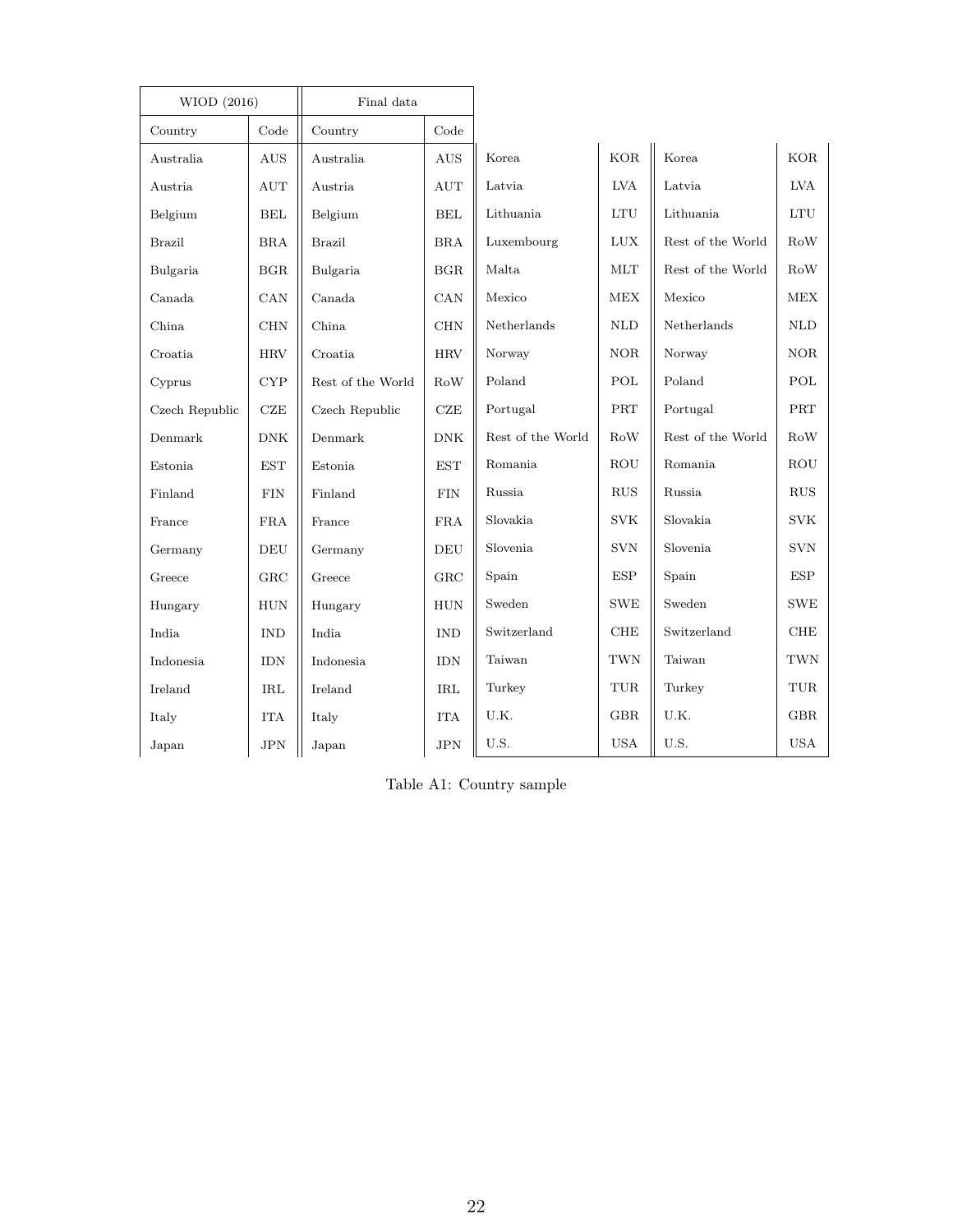| WIOD (2016)                     |                | Final data     |                                   |       |    |
|---------------------------------|----------------|----------------|-----------------------------------|-------|----|
|                                 | <b>ISIC</b>    | <b>ISIC</b>    |                                   |       |    |
| Sector                          | $2-dg.$        | $1/2$ -dg.     |                                   |       |    |
| Crop and animal production      | $\mathbf{1}$   | $\mathbf{1}$   | Wholesale trade, except           | 46    | G  |
| Forestry and logging            | $\overline{2}$ | $\overline{2}$ | Retail trade, except of           | 47    | G  |
| Fishing and aquaculture         | 3              | 3              | Land transport and                | 49    | H  |
| Mining and quarrying            | $5-9$          | $5-9$          | Water transport                   | 50    | H  |
| Manufacture of food products,   | $10 - 12$      | $10 - 12$      | Air transport                     | 51    | H  |
| Manufacture of textiles,        | 13-15          | 13-15          | Warehousing and support           | 52    | Н  |
| Manufacture of wood and         | 16             | 16             | Postal and courier activities     | 53    | H  |
| Manufacture of paper and        | 17             | 17             | Accommodation and food            | 55-56 | Ι. |
| Printing and reproduction       | 18             | 18             | Publishing activities             | 58    | J  |
| Manufacture of coke and         | 19             | 19             | Motion picture, video and         | 59-60 | J  |
| Manufacture of chemicals        | 20             | 20             | Telecommunications                | 61    | J  |
| Manufacture of basic pharma     | 21             | 21             | Computer programming,             | 62-63 | J  |
| Manufacture of rubber and       | 22             | 22             | Financial service activities,     | 64    | Κ  |
| Manufacture of other non-metal  | 23             | 23             | Insurance, reinsurance and        | 65    | Κ  |
| Manufacture of basic metals     | 24             | 24             | Activities auxiliary to financial | 66    | Κ  |
| Manufacture of fabricated metal | 25             | 25             | Real estate activities            | 68    | X  |
| Manufacture of computer         | 26             | 26             | Legal and accounting activities;  | 69-70 | М  |
| Manufacture of electrical equip | 27             | 27             | Architectural and engineering     | 71    | М  |
| Manufacture of machinery and    | 28             | 28             | Scientific research and           | 72    | М  |
| Manufacture of motor vehicles,  | 29             | 29             | Advertising and market research   | 73    | М  |
| Manufacture of other transport  | 30             | 30             | Other professional, scientific    | 74-75 | М  |
| Manufacture of furniture; other | 31-32          | 31-32          | Administrative and support        | 77-82 | Ν  |
| Repair and installation         | 33             | 33             | Public administration and         | 84    | O  |
| Electricity, gas, steam and     | 35             | D              | Education                         | 85    | Ρ  |
| Water collection, treatment     | 36             | Е              | Human health and social work      | 86-88 | Q  |
| Sewerage; waste collection,     | 37-39          | Е              | Other service activities          | 90-96 | Х  |
| Construction                    | 41-43          | $\mathbf F$    | Activities of households          | 97-98 | Х  |
| Wholesale and retail            | 45             | G              | Activities of extraterritorial    | 99    | X  |

Table A2: Sector sample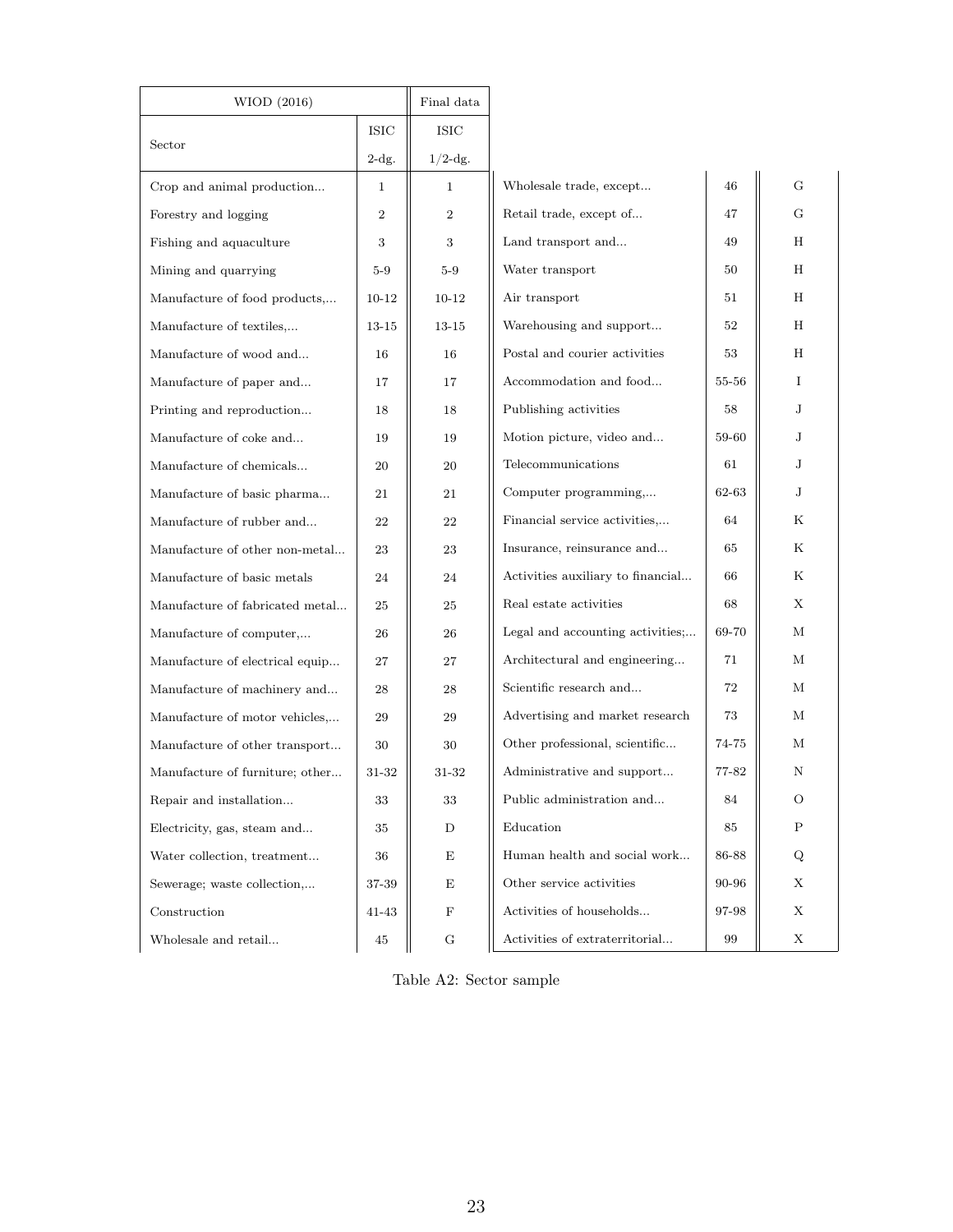

Figure 1: U.S. bilateral trade balances, 2010-2014



Figure 2: Bilateral trade balances for 40 economies, 2010-2014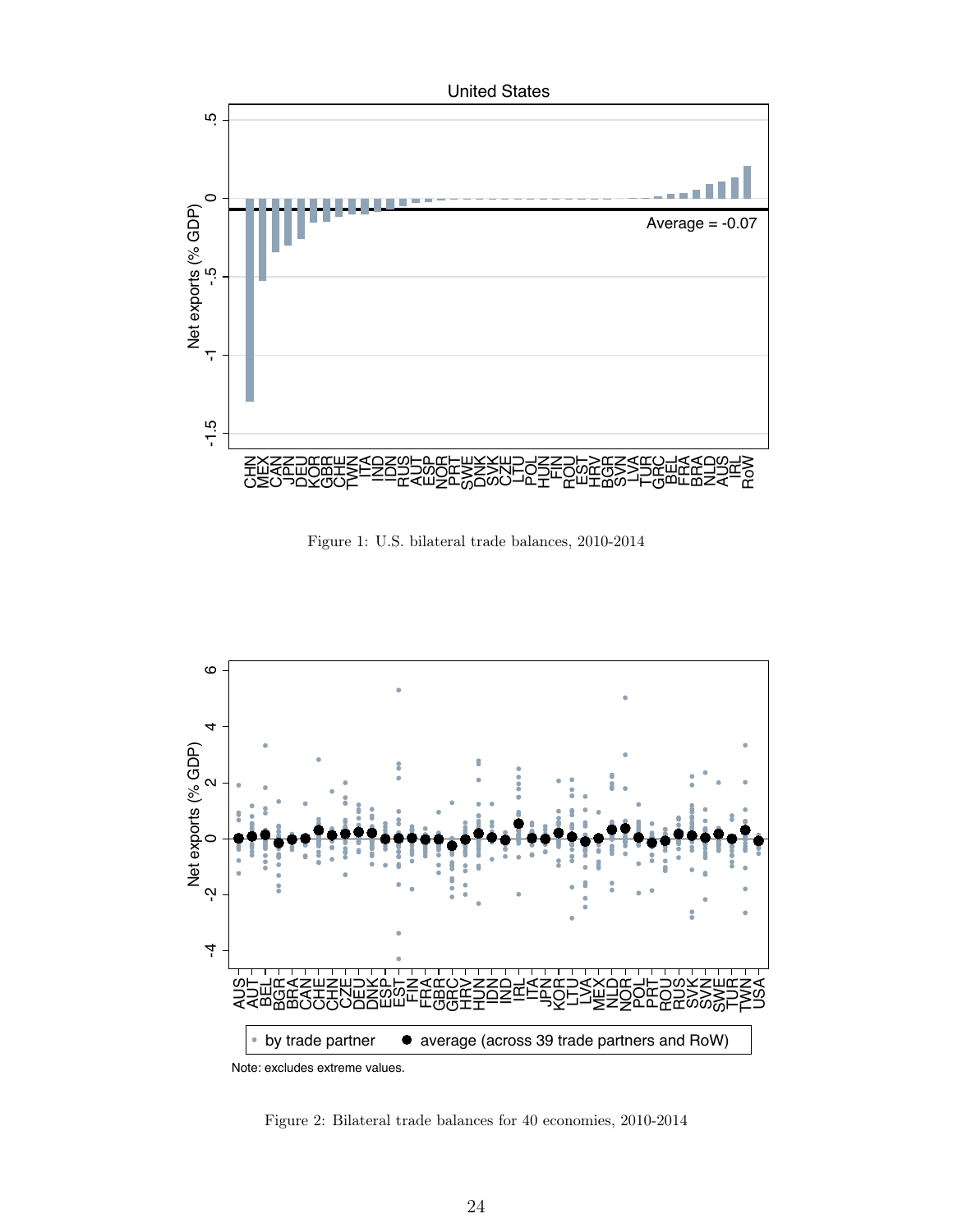

Figure 3: Patterns of comparative advantages in four sectors



Figure 4: Asymmetries in trade wedges between U.S. and 40 trade partners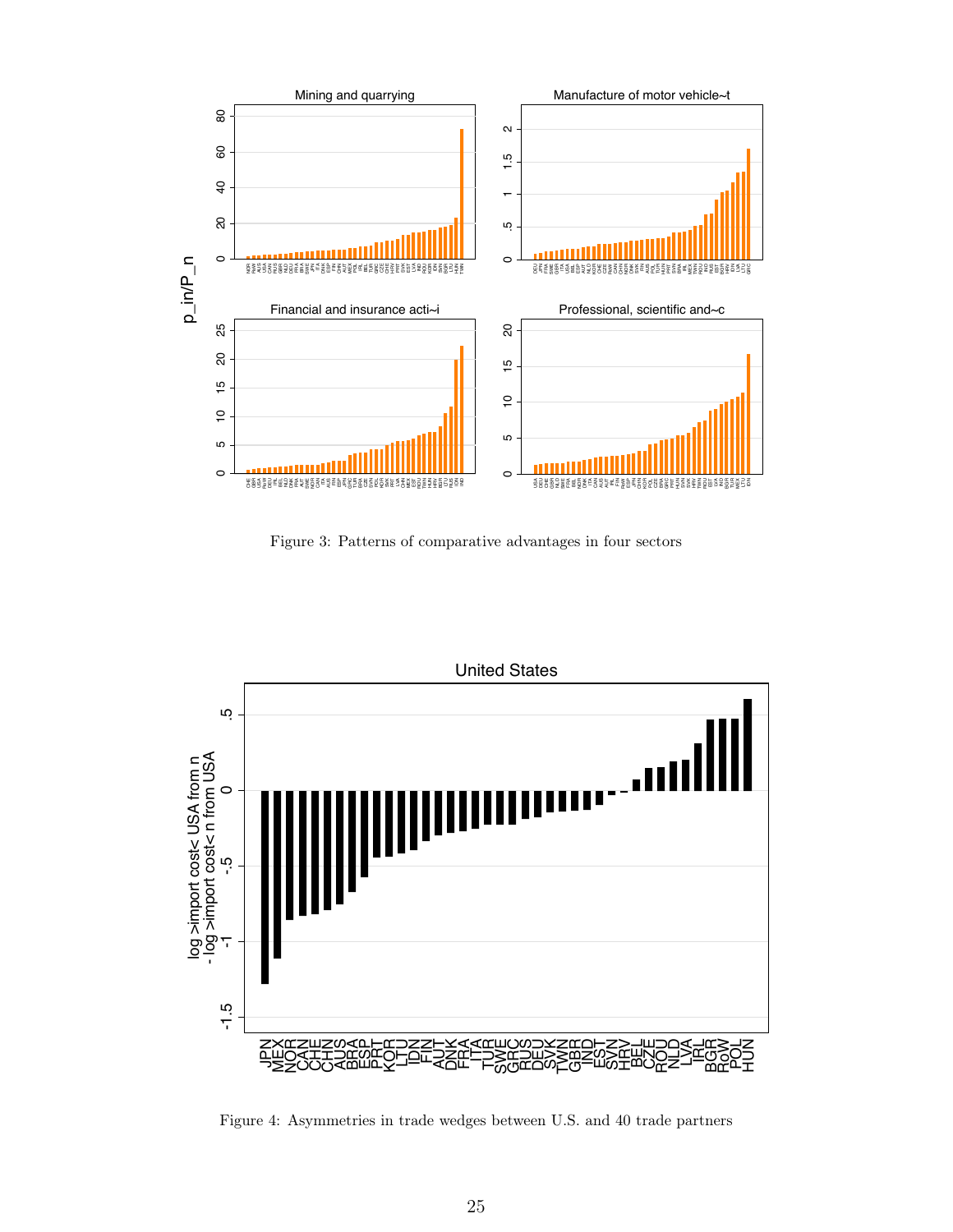

Figure 3: Asymmetries in trade wedges between Japan and U.S. across sectors



Figure 4: Asymmetries in trade wedges between Mexico and U.S. across sectors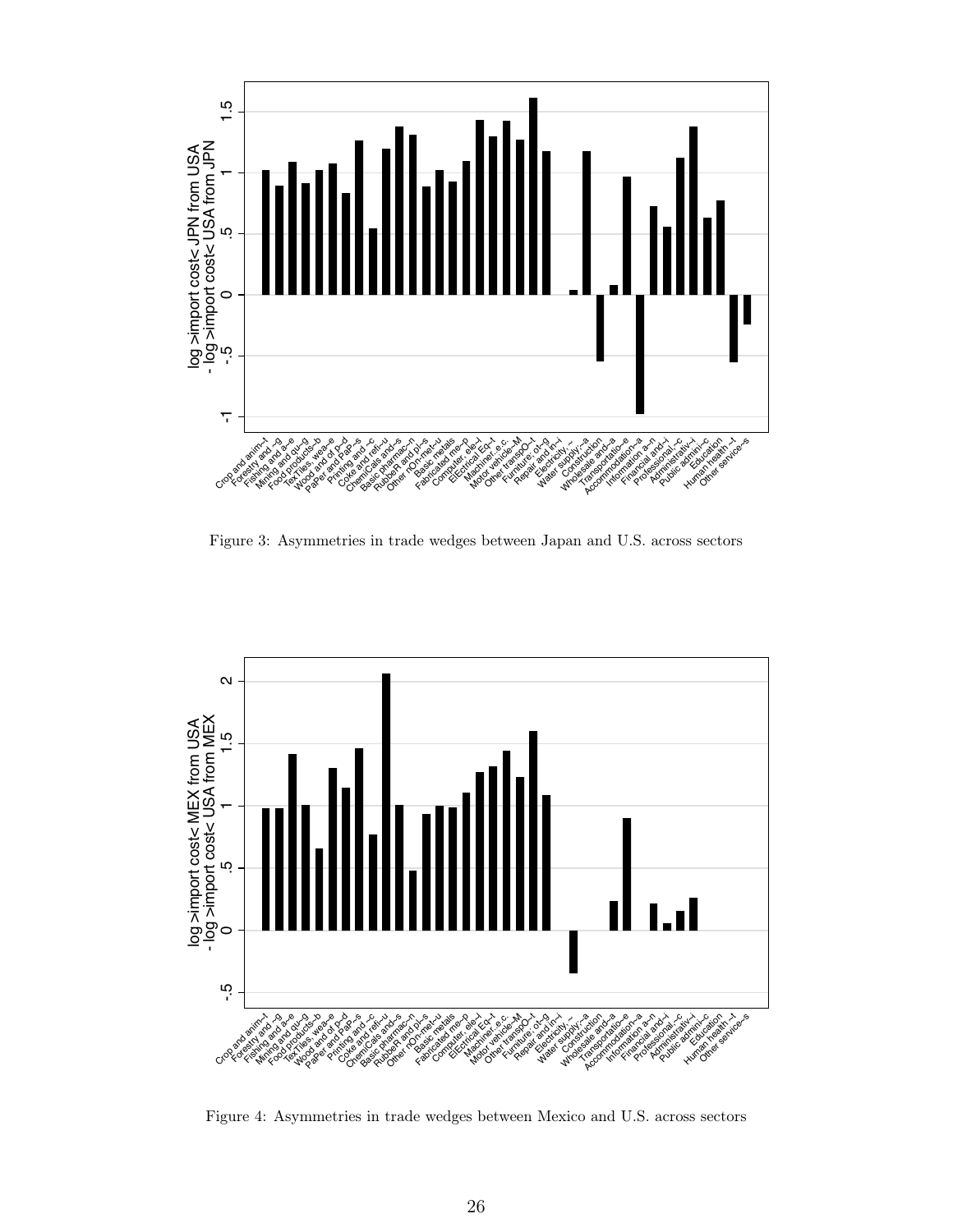

Figure 7: Welfare impact of pairwise symmetric trade frictions across sectors



United States, Japan, and Asia: Challenges for U.S. Policy Figure 8: U.S. bilateral trade balances with pairwise symmetric trade frictions across sectors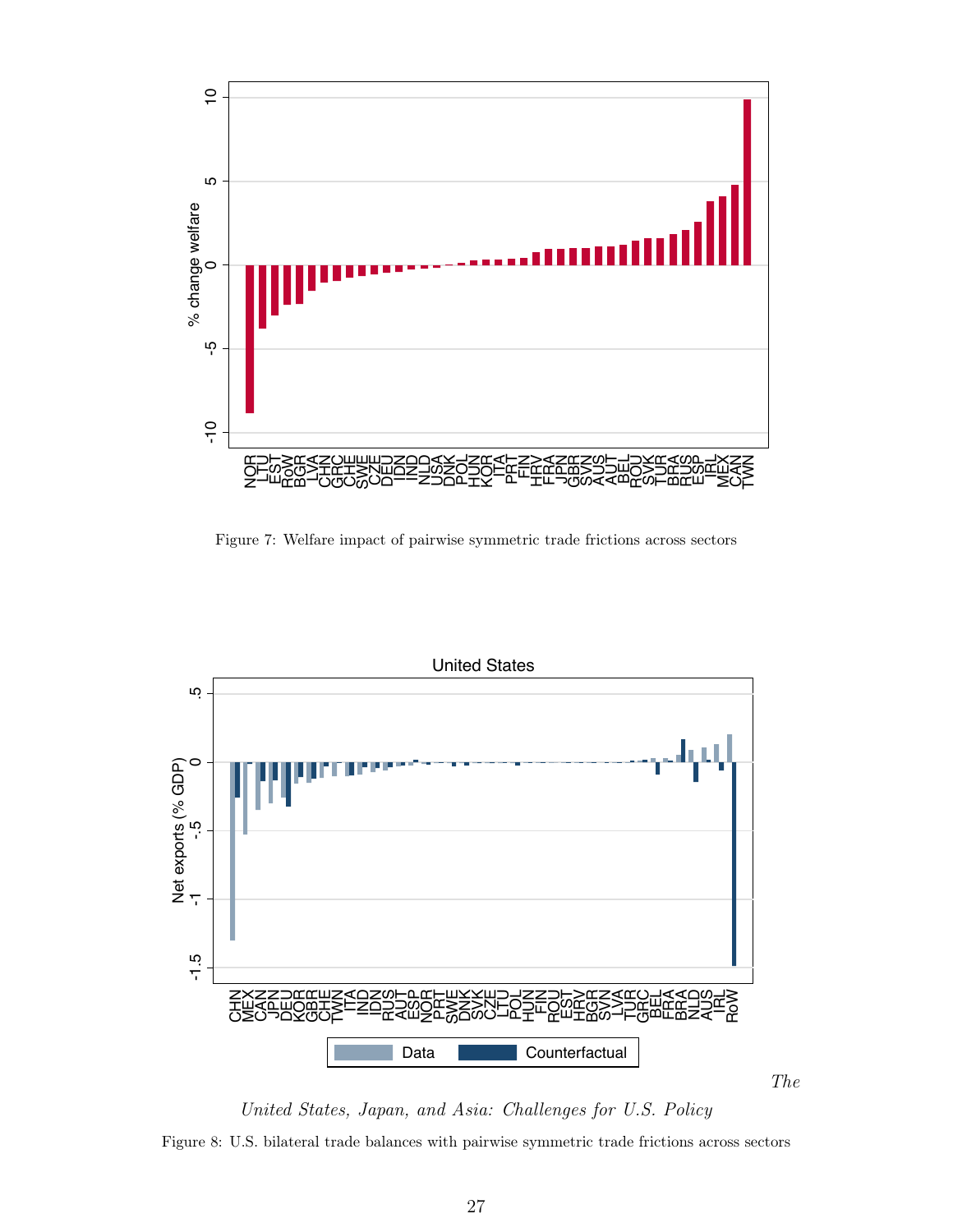# References

- [1] Anderson, James E., 1979. "A Theoretical Foundation for the Gravity Equation," American Economic Review, 69, 1, pp. 106-116.
- [2] Anderson, James E., and Eric van Wincoop, 2003. "Gravity with Gravitas: A Solution to the Border Puzzle," American Economic Review, 93, 1, pp. 170-192.
- [3] Anderson, James E., and Eric van Wincoop, 2004. "Trade Costs," Journal of Economic Literature, 42, 3, pp. 691-751.
- [4] Balassa, Béla, 1965. "Trade Liberalisation and 'Revealed' Comparative Advantage," The Manchester School, 33, 2, pp. 99-123.
- [5] Cuñat, Alejandro, and Robert Zymek, 2017. "International Value-Added Linkages in Development Accounting," ESE Discussion Papers 281, Edinburgh School of Economics, University of Edinburgh.
- [12] Davis, Donald R., and David E. Weinstein, 2002. "The Mystery of the Excess Trade (Balances)," American Economic Review, Papers and Proceedings, 92, 2, pp.170-174.
- [6] Dekle, Robert, Jonathan Eaton, and Samuel Kortum, 2007. "Unbalanced Trade," American Economic Review, Papers and Proceedings, 97, 2, pp 351-355.
- [7] Dekle, Robert, Jonathan Eaton, and Samuel Kortum, 2008. "Global Rebalancing with Gravity: Measuring the Burden of Adjustment," IMF Staff Papers, 55, 3, pp. 511-540.
- [8] Dornbusch, Rudiger, Stanley Fischer, and Paul Samuelson, 1977. "Comparative Advantage, Trade, and Payments in a Ricardian Model with a Continuum of Goods," American Economic Review, 67, 5, pp. 823-839.
- [9] Eaton, Jonathan, and Samuel Kortum, 2002. "Technology, Geography, and Trade," Econometrica, 70, 5, pp. 1741-1779.
- [10] Eaton, Jonathan, Samuel Kortum, Brent Neiman, and John Romalis, 2016a. "Trade and the Global Recession," American Economic Review, 106, 11, pp. 3401-3438.
- [11] Eaton, Samuel Kortum, and Brent Neiman, 2016b. "Obstfeld and Rogoff's International Macro Puzzles: A Quantitative Assessment," Journal of Economic Dynamics and Control, 72, pp. 5-23.
- [12] Feenstra, Robert C., Wen Hai, Wing T. Woo, and Shunli Yao, 1998. "The U.S.- China Bilateral Trade Balance," NBER Working Paper No. 5910.